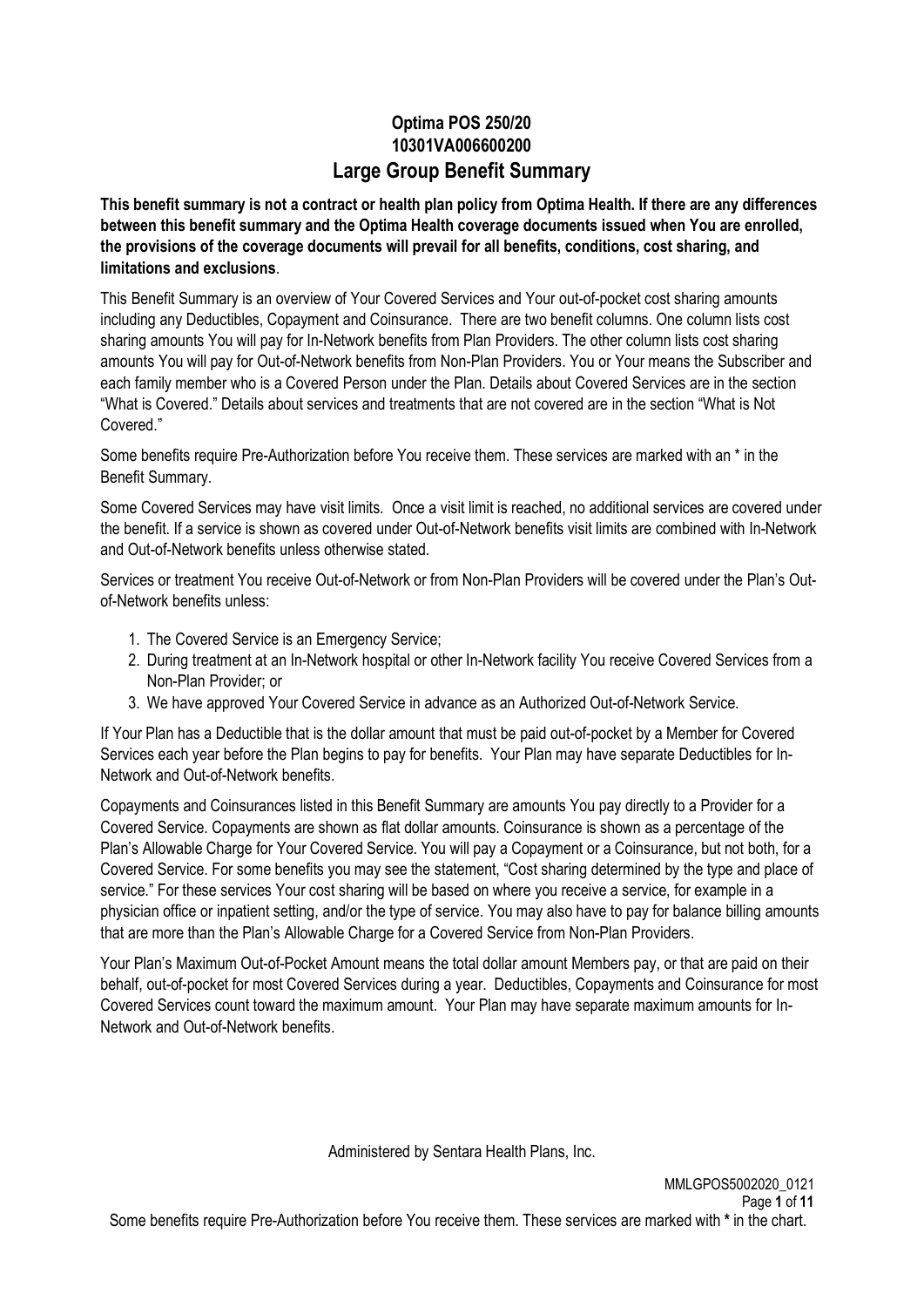| <b>York County School Division</b><br>Effective Period: From 01/01/2022 through 12/31/2022                                                                                                                                                                                                                                                                                                                                                                                                                                                                                                                                                                                                                                                                                                                                                                                                                                                                                                                                                                                                                                                                                                                                                                                 |                                                    |                                       |  |  |  |  |
|----------------------------------------------------------------------------------------------------------------------------------------------------------------------------------------------------------------------------------------------------------------------------------------------------------------------------------------------------------------------------------------------------------------------------------------------------------------------------------------------------------------------------------------------------------------------------------------------------------------------------------------------------------------------------------------------------------------------------------------------------------------------------------------------------------------------------------------------------------------------------------------------------------------------------------------------------------------------------------------------------------------------------------------------------------------------------------------------------------------------------------------------------------------------------------------------------------------------------------------------------------------------------|----------------------------------------------------|---------------------------------------|--|--|--|--|
|                                                                                                                                                                                                                                                                                                                                                                                                                                                                                                                                                                                                                                                                                                                                                                                                                                                                                                                                                                                                                                                                                                                                                                                                                                                                            | Deductible and Maximum Out-of-Pocket Amount (MOOP) |                                       |  |  |  |  |
| <b>In-Network</b><br><b>Out-of-Network</b>                                                                                                                                                                                                                                                                                                                                                                                                                                                                                                                                                                                                                                                                                                                                                                                                                                                                                                                                                                                                                                                                                                                                                                                                                                 |                                                    |                                       |  |  |  |  |
| <b>Deductible</b><br>\$250/Individual;<br>\$500/Individual;<br>Plan Year<br>\$1,000/Family<br>\$500/Family                                                                                                                                                                                                                                                                                                                                                                                                                                                                                                                                                                                                                                                                                                                                                                                                                                                                                                                                                                                                                                                                                                                                                                 |                                                    |                                       |  |  |  |  |
| The In-Network and Out-of-Network Deductibles are separate. Most amounts You pay for In-Network Covered<br>Services will count toward meeting the In-Network Deductible. Most amounts You pay for Out-of-Network<br>Covered Services will count toward meeting the Out-of-Network Deductible.<br>The Deductible applies to all Covered Services except for:<br>In-Network Preventive Care Services required by law;<br>Other services in this Benefit Summary shown as covered without a Deductible.<br>If You are the Subscriber, and the only Member covered under Your Plan, the Individual Deductible amount<br>applies. If You have other Family Members on Your Plan the Family Deductible amount applies. The Plan has an<br>embedded Individual Deductible within the Family Deductible. If one Family Member meets the Individual<br>Deductible his or her benefits will begin. Once the total Family coverage Deductible is met benefits are available<br>for all Family Members. No one Member can contribute more than their Individual Deductible amount to the<br>Family Deductible. Copayment or Coinsurance amounts a Member pays for services shown as covered without<br>a Deductible will not count toward meeting the Individual or Family Deductible. |                                                    |                                       |  |  |  |  |
|                                                                                                                                                                                                                                                                                                                                                                                                                                                                                                                                                                                                                                                                                                                                                                                                                                                                                                                                                                                                                                                                                                                                                                                                                                                                            | <b>In-Network</b>                                  | <b>Out-of-Network</b>                 |  |  |  |  |
| <b>Maximum Out-of-Pocket</b><br>Plan Year                                                                                                                                                                                                                                                                                                                                                                                                                                                                                                                                                                                                                                                                                                                                                                                                                                                                                                                                                                                                                                                                                                                                                                                                                                  | \$3,500/Individual;<br>\$7,000/Family              | \$4,500/Individual;<br>\$9,000/Family |  |  |  |  |
| The In-Network and the Out-of-Network Maximum Out-of-Pocket Amounts are separate. Most amounts You pay,<br>or that are paid on Your behalf, for In-Network Covered Services will count toward meeting the In-Network<br>Maximum. Most amounts You pay, or that are paid on Your behalf, for Covered Services Out-of-Network will<br>count toward meeting the Out-of-Network Maximum.<br>The following will not count toward the Plan maximum amount(s):<br>Amounts You pay for services not covered under Your Plan;<br>Amounts You pay for any services after a benefit limit has been reached;<br>Balance billing amounts that are more than the Plan's Allowable Charge for a Covered Service from<br>Non-Plan Providers;<br>Premium amounts;<br>Copayments, Coinsurance, or Deductibles for Covered Services that are not Essential Health Benefits;<br>Other services in this Benefit Summary that are shown as excluded from the maximum amount.<br>If You are the Subscriber, and the only Member covered under Your Plan, the Individual maximum applies. If                                                                                                                                                                                                       |                                                    |                                       |  |  |  |  |
|                                                                                                                                                                                                                                                                                                                                                                                                                                                                                                                                                                                                                                                                                                                                                                                                                                                                                                                                                                                                                                                                                                                                                                                                                                                                            |                                                    |                                       |  |  |  |  |

Individual maximum amount to the Family limit.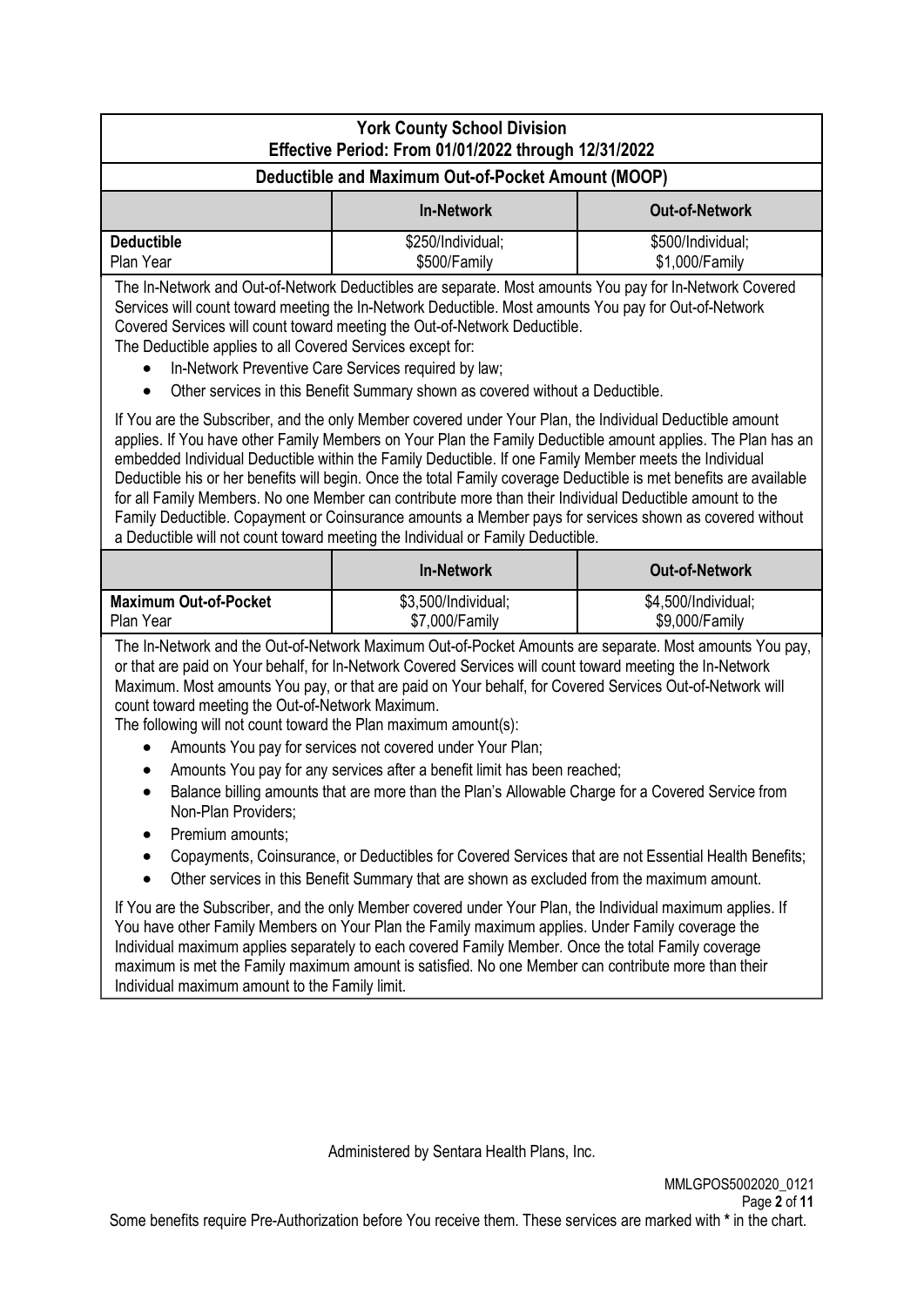| <b>Benefit</b>                                                                                                                                                                                                                                                                                                                                                                                                                                                 | <b>In-Network</b>              | <b>Out-of-Network</b>        |  |  |  |
|----------------------------------------------------------------------------------------------------------------------------------------------------------------------------------------------------------------------------------------------------------------------------------------------------------------------------------------------------------------------------------------------------------------------------------------------------------------|--------------------------------|------------------------------|--|--|--|
|                                                                                                                                                                                                                                                                                                                                                                                                                                                                | <b>Physician Office Visits</b> |                              |  |  |  |
| Your Copayment or Coinsurance applies to Covered Services done during an office visit. You will pay an<br>additional Copayment or Coinsurance for outpatient therapies and services, injectable and infused medications,                                                                                                                                                                                                                                       |                                |                              |  |  |  |
| allergy care, testing and serum, outpatient advanced imaging procedures, and sleep studies done during an                                                                                                                                                                                                                                                                                                                                                      |                                |                              |  |  |  |
| office visit. Virtual Consults must be provided by Optima Health approved providers. *Pre-Authorization is                                                                                                                                                                                                                                                                                                                                                     |                                |                              |  |  |  |
| required for in-office surgery.                                                                                                                                                                                                                                                                                                                                                                                                                                |                                |                              |  |  |  |
| <b>Primary Care Visit</b>                                                                                                                                                                                                                                                                                                                                                                                                                                      | You Pay \$20                   | After Deductible You Pay 40% |  |  |  |
| <b>Virtual Consult</b>                                                                                                                                                                                                                                                                                                                                                                                                                                         | You Pay \$10                   | Not Covered                  |  |  |  |
| <b>Specialist Visit</b>                                                                                                                                                                                                                                                                                                                                                                                                                                        | You Pay \$40                   | After Deductible You Pay 40% |  |  |  |
| <b>Vaccines and Immunotherapeutic</b><br><b>Agents</b><br>You are responsible for Coinsurance<br>amount up to a maximum of \$250 per<br>dose. This does not include routine<br>immunizations covered under<br><b>Preventive Care.</b>                                                                                                                                                                                                                          | After Deductible You Pay 50%   | After Deductible You Pay 50% |  |  |  |
|                                                                                                                                                                                                                                                                                                                                                                                                                                                                | <b>Preventive Care</b>         |                              |  |  |  |
| Recommended Preventive Care Services are covered at no cost sharing when received from In-Network Plan<br>Providers. You may still have to pay an office visit Copayment or Coinsurance when You receive preventive care.                                                                                                                                                                                                                                      |                                |                              |  |  |  |
| Some services may be provided under Your prescription drug benefit. Please use the following link for a complete<br>list of covered preventive care services: https://www.healthcare.gov/what-are-my-preventive-care-benefits/                                                                                                                                                                                                                                 |                                |                              |  |  |  |
| Recommended exams, screenings,                                                                                                                                                                                                                                                                                                                                                                                                                                 |                                |                              |  |  |  |
| tests, immunizations, and other<br>No Charge<br>After Deductible You Pay 40%<br>services                                                                                                                                                                                                                                                                                                                                                                       |                                |                              |  |  |  |
| <b>Outpatient Therapies and Services</b><br>You Pay a Copayment or Coinsurance amount for each visit for services done in a Physician's office, a free-<br>standing outpatient facility, a Hospital outpatient facility, or at home as part of Your Skilled Home Health Care<br>Services benefit. Visit limits for physical, occupational, and speech therapy will not apply if You get that care as<br>part of a treatment plan for Autism Spectrum Disorder. |                                |                              |  |  |  |
| <b>Occupational and Physical</b><br>Therapy*<br>Services limited to 30 combined visits<br>You Pay \$40<br>After Deductible You Pay 40%<br>per Plan year combined for<br>rehabilitative and habilitative services.                                                                                                                                                                                                                                              |                                |                              |  |  |  |
| Speech Therapy*<br>Services limited to 30 visits per Plan<br>You Pay \$40<br>After Deductible You Pay 40%<br>year combined for rehabilitative and<br>habilitative services.                                                                                                                                                                                                                                                                                    |                                |                              |  |  |  |
| <b>Cardiac Rehabilitation*</b>                                                                                                                                                                                                                                                                                                                                                                                                                                 | You Pay \$40                   | After Deductible You Pay 40% |  |  |  |
| <b>Pulmonary Rehabilitation*</b><br>Services limited to 30 visits per Plan<br>You Pay \$40<br>After Deductible You Pay 40%<br>year.                                                                                                                                                                                                                                                                                                                            |                                |                              |  |  |  |
| Vascular Rehabilitation*<br>Services limited to 30 visits per Plan<br>year.                                                                                                                                                                                                                                                                                                                                                                                    | You Pay \$40                   | After Deductible You Pay 40% |  |  |  |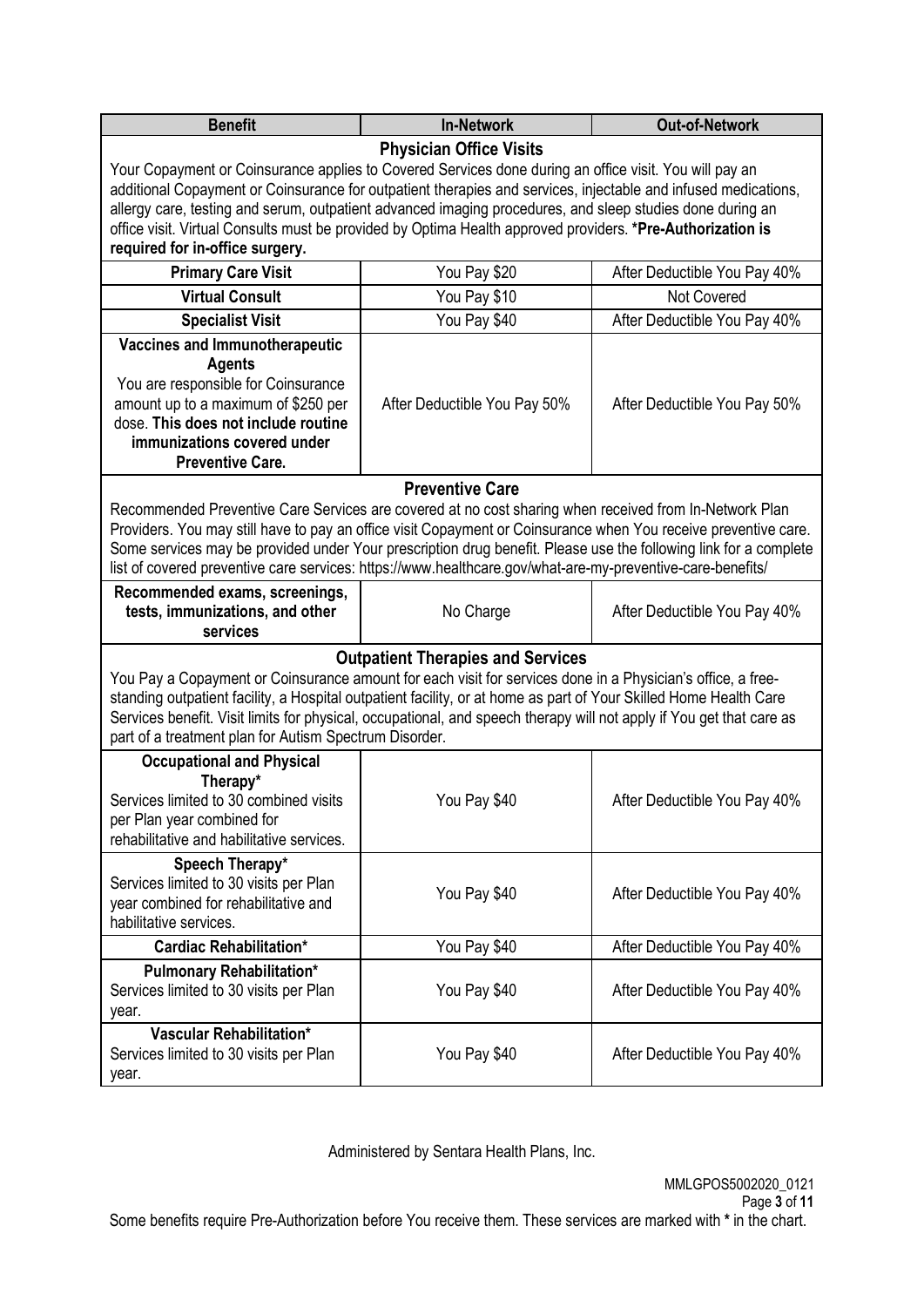| <b>Benefit</b>                                                                                                                                  | <b>In-Network</b>                                      | <b>Out-of-Network</b>          |  |  |
|-------------------------------------------------------------------------------------------------------------------------------------------------|--------------------------------------------------------|--------------------------------|--|--|
| Vestibular Rehabilitation*                                                                                                                      |                                                        | After Deductible You Pay 40%   |  |  |
| Services limited to 30 visits per Plan                                                                                                          | You Pay \$40                                           |                                |  |  |
| year.                                                                                                                                           |                                                        |                                |  |  |
| <b>IV Infusion Therapy</b>                                                                                                                      | No Charge                                              | After Deductible You Pay 40%   |  |  |
|                                                                                                                                                 | <b>PCP Office Visit</b>                                | <b>PCP Office Visit</b>        |  |  |
|                                                                                                                                                 | You Pay \$20                                           | After Deductible You Pay 40%   |  |  |
|                                                                                                                                                 | <b>Specialist Office Visit</b>                         | <b>Specialist Office Visit</b> |  |  |
| <b>Respiratory/Inhalation Therapy</b>                                                                                                           | You Pay \$40                                           | After Deductible You Pay 40%   |  |  |
|                                                                                                                                                 | <b>Outpatient Facility</b>                             | <b>Outpatient Facility</b>     |  |  |
|                                                                                                                                                 | No Charge                                              | After Deductible You Pay 40%   |  |  |
|                                                                                                                                                 | <b>PCP Office Visit</b>                                | <b>PCP Office Visit</b>        |  |  |
|                                                                                                                                                 | You Pay \$20                                           | After Deductible You Pay 40%   |  |  |
| <b>Chemotherapy and Chemotherapy</b>                                                                                                            | <b>Specialist Office Visit</b>                         | <b>Specialist Office Visit</b> |  |  |
| Drugs*                                                                                                                                          | You Pay \$40                                           | After Deductible You Pay 40%   |  |  |
|                                                                                                                                                 | <b>Outpatient Facility</b>                             | <b>Outpatient Facility</b>     |  |  |
|                                                                                                                                                 | No Charge                                              | After Deductible You Pay 40%   |  |  |
|                                                                                                                                                 | <b>PCP Office Visit</b>                                | <b>PCP Office Visit</b>        |  |  |
|                                                                                                                                                 | You Pay \$20                                           | After Deductible You Pay 40%   |  |  |
|                                                                                                                                                 | <b>Specialist Office Visit</b>                         | <b>Specialist Office Visit</b> |  |  |
| Radiation Therapy*                                                                                                                              | You Pay \$40                                           | After Deductible You Pay 40%   |  |  |
|                                                                                                                                                 | <b>Outpatient Facility</b>                             | <b>Outpatient Facility</b>     |  |  |
|                                                                                                                                                 | No Charge                                              | After Deductible You Pay 40%   |  |  |
| Pre-Authorized Injectable and                                                                                                                   |                                                        |                                |  |  |
| <b>Infused Medications*</b>                                                                                                                     |                                                        |                                |  |  |
| Includes injectable and infused                                                                                                                 |                                                        |                                |  |  |
| medications, biologics, and IV therapy                                                                                                          |                                                        |                                |  |  |
| medications that require Pre-                                                                                                                   | No Charge                                              | After Deductible You Pay 40%   |  |  |
| Authorization. Office visit, outpatient                                                                                                         |                                                        |                                |  |  |
| facility, or home health Copayment or                                                                                                           |                                                        |                                |  |  |
| Coinsurance will also apply. Does not                                                                                                           |                                                        |                                |  |  |
| apply to Chemotherapy Drugs                                                                                                                     |                                                        |                                |  |  |
|                                                                                                                                                 | <b>Outpatient Dialysis</b>                             |                                |  |  |
| You Pay a Copayment or Coinsurance for each visit at any place of service. Coverage also includes home                                          |                                                        |                                |  |  |
| dialysis equipment and supplies.                                                                                                                |                                                        |                                |  |  |
| <b>Dialysis Services</b>                                                                                                                        | After Deductible You Pay 20%                           | After Deductible You Pay 40%   |  |  |
|                                                                                                                                                 | <b>Outpatient Surgery</b>                              |                                |  |  |
| You pay a Copayment or Coinsurance for services provided in a free-standing ambulatory surgery center or                                        |                                                        |                                |  |  |
| Hospital outpatient surgical facility.                                                                                                          |                                                        |                                |  |  |
| <b>Surgery Services*</b><br>After Deductible You Pay \$175<br>After Deductible You Pay 40%                                                      |                                                        |                                |  |  |
|                                                                                                                                                 | <b>Outpatient Lab, Diagnostic, Imaging and Testing</b> |                                |  |  |
|                                                                                                                                                 |                                                        |                                |  |  |
| You pay a Copayment or Coinsurance for services done in a free-standing outpatient facility or lab or a Hospital<br>outpatient facility or lab. |                                                        |                                |  |  |
| <b>Diagnostic Procedures</b>                                                                                                                    | No Charge                                              | After Deductible You Pay 40%   |  |  |
| X-Ray                                                                                                                                           |                                                        |                                |  |  |
| <b>Ultrasound</b>                                                                                                                               | No Charge                                              | After Deductible You Pay 40%   |  |  |
| <b>Doppler Studies</b>                                                                                                                          |                                                        |                                |  |  |
| <b>Lab Work</b>                                                                                                                                 | No Charge                                              | After Deductible You Pay 40%   |  |  |
|                                                                                                                                                 |                                                        |                                |  |  |

Some benefits require Pre-Authorization before You receive them. These services are marked with **\*** in the chart.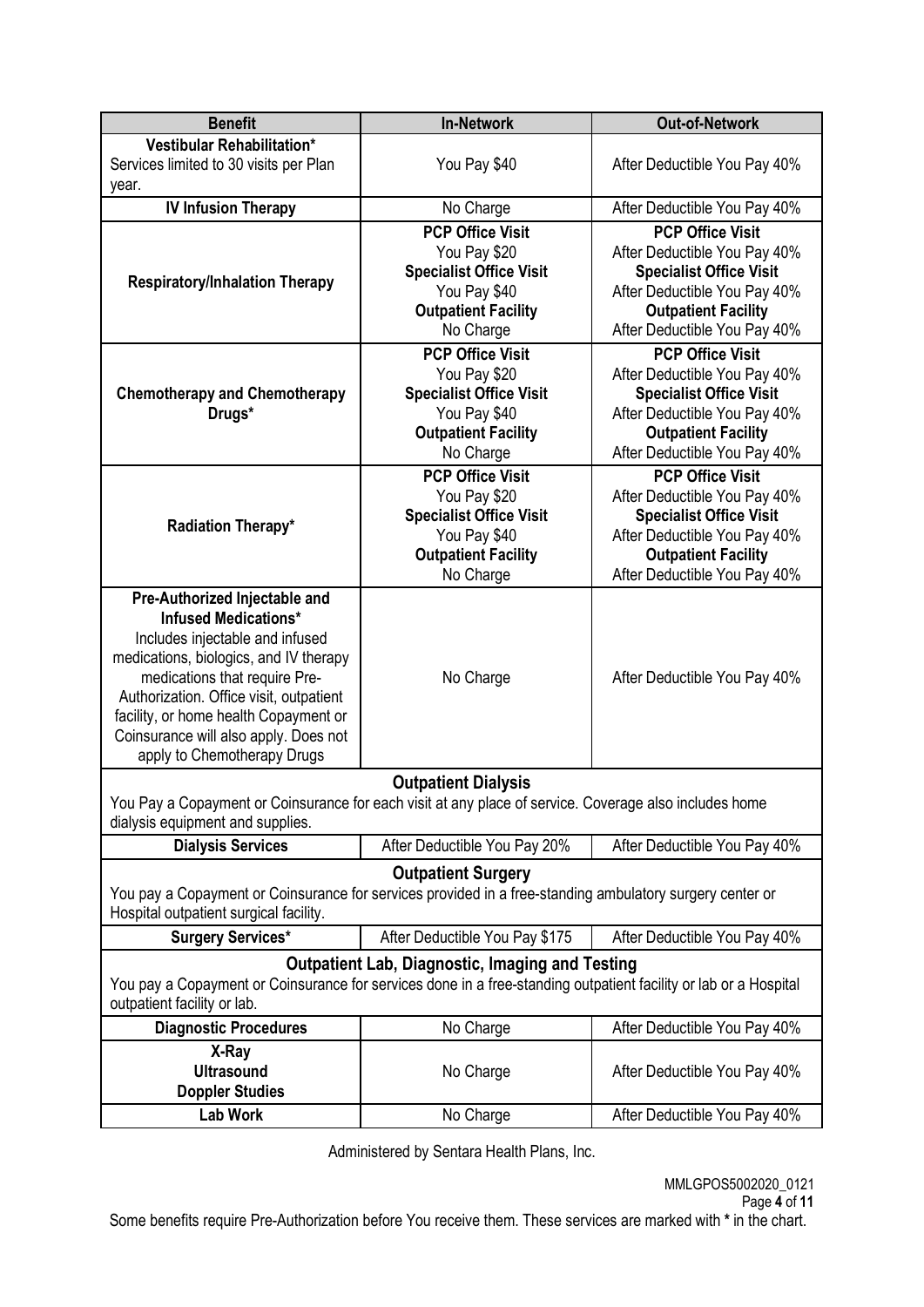| <b>Benefit</b>                                                                                                                                                                                                                                                                                       | <b>Out-of-Network</b>                                                                                           |                                |  |  |
|------------------------------------------------------------------------------------------------------------------------------------------------------------------------------------------------------------------------------------------------------------------------------------------------------|-----------------------------------------------------------------------------------------------------------------|--------------------------------|--|--|
|                                                                                                                                                                                                                                                                                                      | <b>Outpatient Advanced Imaging, Testing and Scans</b>                                                           |                                |  |  |
| You pay a Copayment or Coinsurance for services done in a Physician's office, a free-standing outpatient facility                                                                                                                                                                                    |                                                                                                                 |                                |  |  |
| or a Hospital outpatient facility or lab.                                                                                                                                                                                                                                                            |                                                                                                                 |                                |  |  |
| Magnetic Resonance Imaging (MRI)*<br><b>Magnetic Resonance Angiography</b><br>$(MRA)^*$                                                                                                                                                                                                              |                                                                                                                 |                                |  |  |
| <b>Positron Emission Tomography</b><br>$(PET)^*$                                                                                                                                                                                                                                                     |                                                                                                                 |                                |  |  |
| <b>Computerized Axial Tomography</b><br>$(CT)^*$                                                                                                                                                                                                                                                     |                                                                                                                 |                                |  |  |
| <b>Computerized Axial Tomography</b><br>Angiogram (CTA)*                                                                                                                                                                                                                                             | After Deductible You Pay 20%                                                                                    | After Deductible You Pay 40%   |  |  |
| <b>Magnetic Resonance Spectroscopy</b><br>(MRS)                                                                                                                                                                                                                                                      |                                                                                                                 |                                |  |  |
| <b>Single Photon Emission Computed</b><br><b>Tomography (SPECT)</b><br><b>Nuclear Cardiology</b><br><b>Sleep Studies*</b>                                                                                                                                                                            |                                                                                                                 |                                |  |  |
|                                                                                                                                                                                                                                                                                                      | <b>Maternity Care</b>                                                                                           |                                |  |  |
| Includes prenatal care, delivery, and postpartum care and services, and home health visits. You must also pay<br>Your Inpatient Hospital Copayment or Coinsurance. Recommended preventive care services and screenings are<br>covered under preventive benefits.                                     |                                                                                                                 |                                |  |  |
| <b>Maternity Care</b><br>*Pre-Authorization is required for<br>prenatal services                                                                                                                                                                                                                     | You Pay \$150 Global Copayment<br>for delivering Obstetrician<br>prenatal, delivery, and postpartum<br>services | After Deductible You Pay 40%   |  |  |
| <b>Inpatient Services</b>                                                                                                                                                                                                                                                                            |                                                                                                                 |                                |  |  |
|                                                                                                                                                                                                                                                                                                      | After Deductible You Pay \$250                                                                                  |                                |  |  |
| <b>Inpatient Hospital Services*</b>                                                                                                                                                                                                                                                                  | per day up to a \$1,250 maximum<br>Copayment per Admission                                                      | After Deductible You Pay 40%   |  |  |
| Transplants*                                                                                                                                                                                                                                                                                         | After Deductible You Pay \$250<br>per day up to a \$1,250 maximum<br><b>Copayment per Admission</b>             | After Deductible You Pay 40%   |  |  |
| <b>Skilled Nursing Facility Services*</b><br>Limited to a maximum of 100 days per<br>Plan year.                                                                                                                                                                                                      | After Deductible You Pay 20%                                                                                    | After Deductible You Pay 40%   |  |  |
|                                                                                                                                                                                                                                                                                                      | <b>Ambulance Services</b>                                                                                       |                                |  |  |
| Includes Emergency transportation, or non-Emergency transportation that is Medically Necessary and Pre-<br>Authorized. You pay Copayment or Coinsurance per transport each way.                                                                                                                      |                                                                                                                 |                                |  |  |
| Air, Water, Ground Services<br>*Pre-Authorization is required for<br>non-emergency transportation.                                                                                                                                                                                                   | After Deductible You Pay \$100                                                                                  | After Deductible You Pay 40%   |  |  |
| <b>Emergency Services</b><br>Includes Emergency Services, Physician services, Advanced Diagnostic Imaging, such as MRIs and CT scans,<br>other facility charges, such as diagnostic x-ray and lab services and medical supplies provided in an Emergency<br>Department In-Network or Out-of-Network. |                                                                                                                 |                                |  |  |
| <b>Emergency Services</b>                                                                                                                                                                                                                                                                            | After Deductible You Pay \$250                                                                                  | After Deductible You Pay \$250 |  |  |
|                                                                                                                                                                                                                                                                                                      |                                                                                                                 |                                |  |  |

Some benefits require Pre-Authorization before You receive them. These services are marked with **\*** in the chart.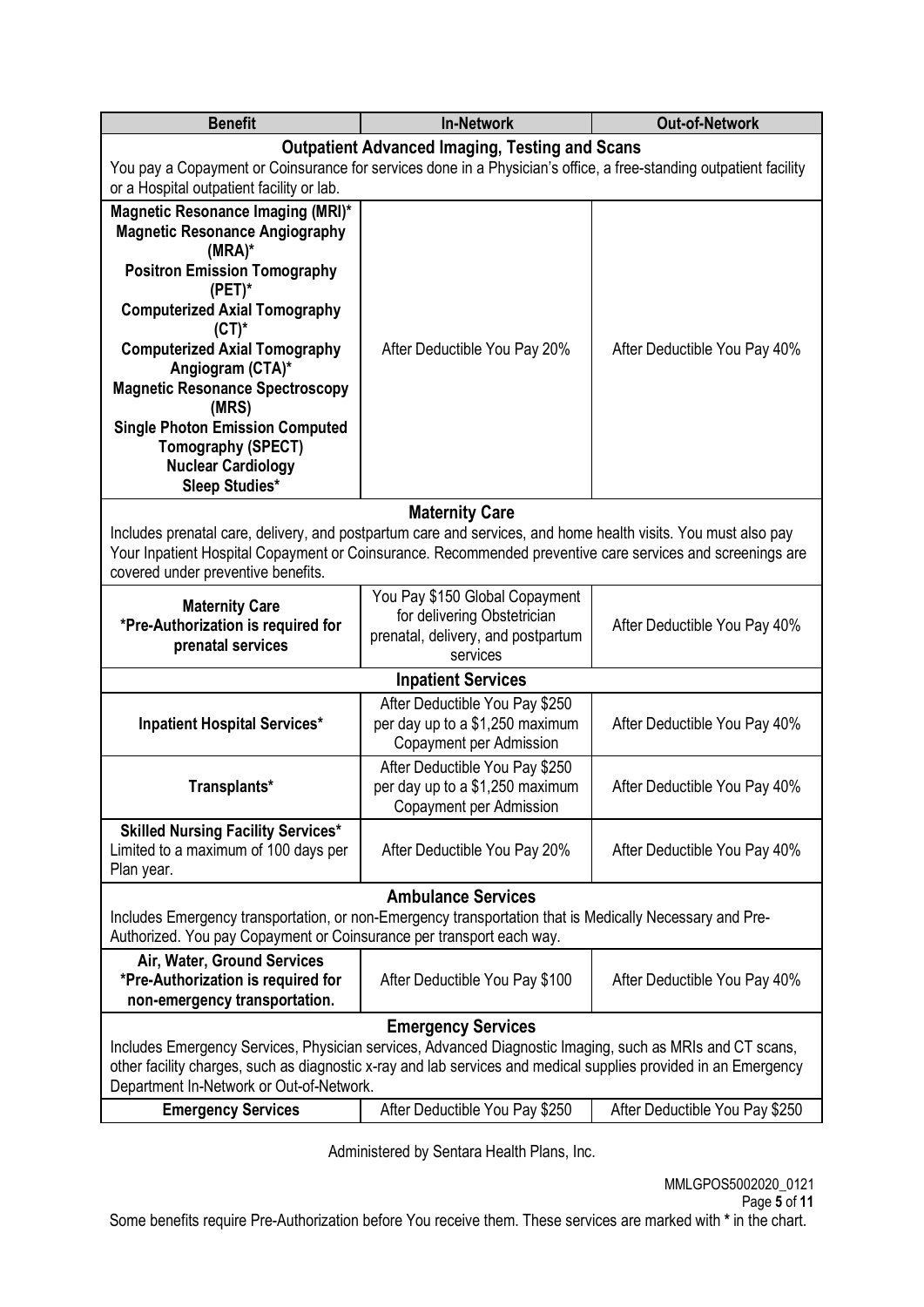| <b>Benefit</b>                                                                                                                                                                                                                                                                                                                                                                                              | <b>In-Network</b>                                                                            | <b>Out-of-Network</b>                                        |  |  |  |
|-------------------------------------------------------------------------------------------------------------------------------------------------------------------------------------------------------------------------------------------------------------------------------------------------------------------------------------------------------------------------------------------------------------|----------------------------------------------------------------------------------------------|--------------------------------------------------------------|--|--|--|
| <b>Urgent Care Services</b>                                                                                                                                                                                                                                                                                                                                                                                 |                                                                                              |                                                              |  |  |  |
| Includes Urgent Care Services, Physician services, and other ancillary services received at an Urgent Care<br>facility. If You are transferred to an Emergency Department from an Urgent Care Center, You will pay the                                                                                                                                                                                      |                                                                                              |                                                              |  |  |  |
| Emergency Services Copayment or Coinsurance.                                                                                                                                                                                                                                                                                                                                                                |                                                                                              |                                                              |  |  |  |
| <b>Urgent Care Services</b>                                                                                                                                                                                                                                                                                                                                                                                 | You Pay \$40                                                                                 | After Deductible You Pay 40%                                 |  |  |  |
| Includes inpatient and outpatient services for the treatment of mental health and substance use disorders. *Pre-<br>Authorization is required for Inpatient Services, partial hospitalization services, intensive outpatient<br>program (IOP) services, Transcranial Magnetic Stimulation (TMS), and electro-convulsive therapy. Virtual<br>Consults must be furnished by approved Optima Health providers. | <b>Mental Health and Substance Use Disorder Services</b>                                     |                                                              |  |  |  |
| <b>Inpatient Services*</b>                                                                                                                                                                                                                                                                                                                                                                                  | After Deductible You Pay \$250<br>per day up to a \$1,250 maximum<br>Copayment per Admission | After Deductible You Pay 40%                                 |  |  |  |
| <b>Outpatient Office Visits</b>                                                                                                                                                                                                                                                                                                                                                                             | You Pay \$20                                                                                 | After Deductible You Pay 40%                                 |  |  |  |
| <b>Virtual Consults</b>                                                                                                                                                                                                                                                                                                                                                                                     | You Pay \$10                                                                                 | Not Covered                                                  |  |  |  |
| <b>Other Outpatient Visits</b><br>(Facility/Freestanding Centers)                                                                                                                                                                                                                                                                                                                                           | No Charge                                                                                    | After Deductible You Pay 40%                                 |  |  |  |
|                                                                                                                                                                                                                                                                                                                                                                                                             | <b>Diabetes Treatment</b>                                                                    |                                                              |  |  |  |
| Includes supplies, equipment, and education. An annual diabetic eye exam is covered from an In-Network Plan<br>Provider or a participating EyeMed Vision Services provider at the office visit Copayment or Coinsurance amount.                                                                                                                                                                             |                                                                                              |                                                              |  |  |  |
| Insulin Pumps*                                                                                                                                                                                                                                                                                                                                                                                              | After Deductible You Pay 40%<br>No Charge                                                    |                                                              |  |  |  |
| Pump Infusion Sets and Supplies*<br>After Deductible You Pay 20%<br>After Deductible You Pay 40%                                                                                                                                                                                                                                                                                                            |                                                                                              |                                                              |  |  |  |
| <b>Testing Supplies</b><br>Includes test strips, lancets, lancet<br>devices, blood glucose monitors and<br>Covered under the Plan's<br>Covered under the Plan's<br>control solution.<br><b>Prescription Drug Benefit</b><br><b>Prescription Drug Benefit</b><br>*Pre-Authorization is required for<br>talking blood glucose monitors                                                                        |                                                                                              |                                                              |  |  |  |
| Insulin, Needles, Syringes                                                                                                                                                                                                                                                                                                                                                                                  | Covered under the Plan's<br><b>Prescription Drug Benefit</b>                                 | Covered under the Plan's<br><b>Prescription Drug Benefit</b> |  |  |  |
| <b>Outpatient Self-Management</b><br><b>Training, Education, Nutritional</b><br>No Charge<br>After Deductible You Pay 40%<br><b>Therapy</b>                                                                                                                                                                                                                                                                 |                                                                                              |                                                              |  |  |  |
|                                                                                                                                                                                                                                                                                                                                                                                                             | <b>Prosthetic Limb Replacement</b>                                                           |                                                              |  |  |  |
| <b>Prosthetic Devices and</b><br>Components, repair, fitting,<br>replacement, adjustment.*                                                                                                                                                                                                                                                                                                                  | After Deductible You Pay 20%                                                                 | After Deductible You Pay 40%                                 |  |  |  |
|                                                                                                                                                                                                                                                                                                                                                                                                             | <b>Autism Spectrum Disorder</b>                                                              |                                                              |  |  |  |
| Includes diagnosis and treatment of Autism Spectrum Disorder.                                                                                                                                                                                                                                                                                                                                               |                                                                                              |                                                              |  |  |  |
| Cost sharing determined by the<br>Cost sharing determined by the<br><b>Autism Spectrum Disorder*</b><br>type and place of service.<br>type and place of service.                                                                                                                                                                                                                                            |                                                                                              |                                                              |  |  |  |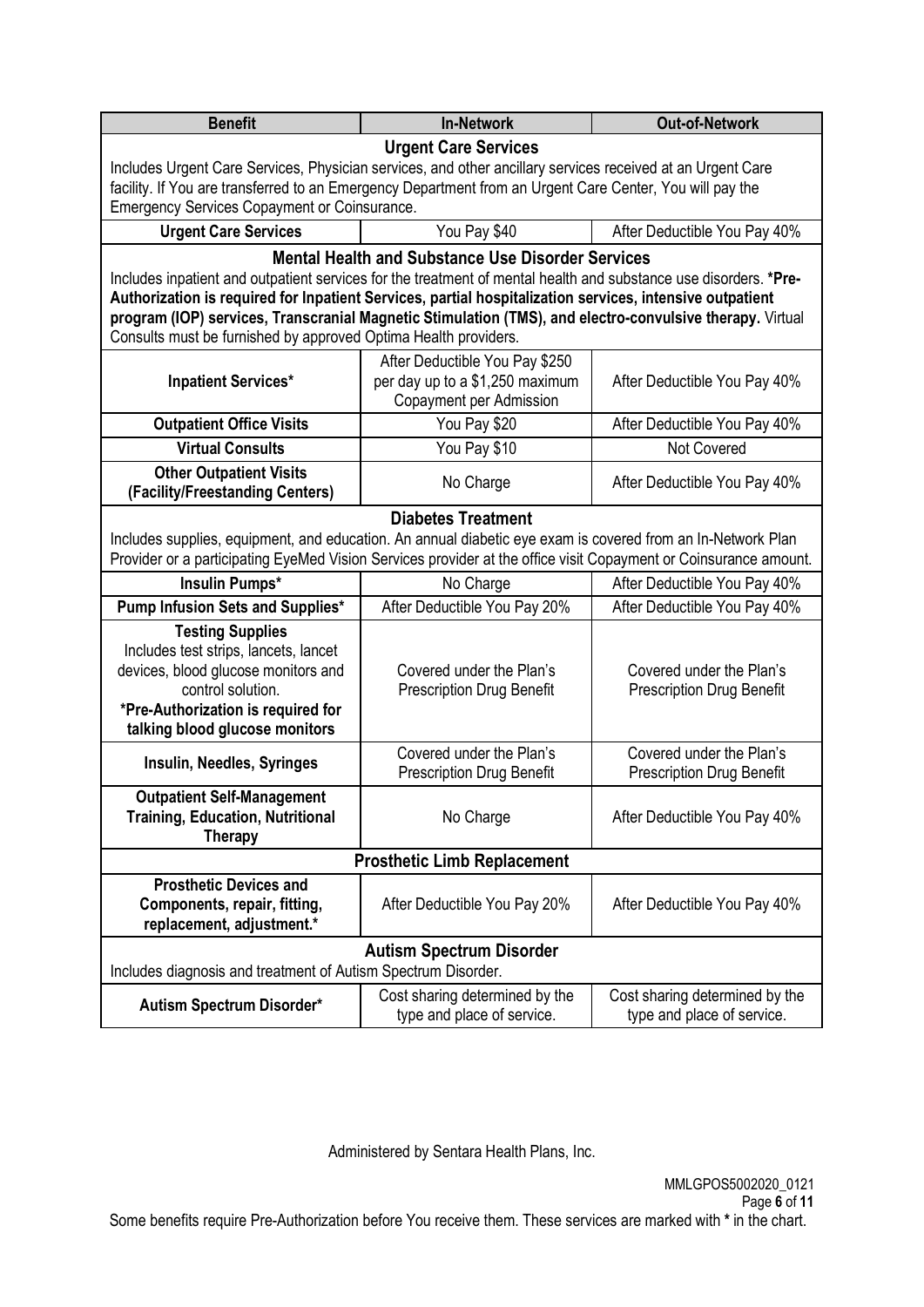| <b>Benefit</b>                                                                                                                                                                                                       | <b>Out-of-Network</b>                                                                                                                                                                                                                                                                                                                                                                                                                    |                                                                 |
|----------------------------------------------------------------------------------------------------------------------------------------------------------------------------------------------------------------------|------------------------------------------------------------------------------------------------------------------------------------------------------------------------------------------------------------------------------------------------------------------------------------------------------------------------------------------------------------------------------------------------------------------------------------------|-----------------------------------------------------------------|
|                                                                                                                                                                                                                      | <b>Durable Medical Equipment (DME) and Supplies</b>                                                                                                                                                                                                                                                                                                                                                                                      |                                                                 |
| <b>DME, Orthopedic Devices,</b><br><b>Prosthetic Appliances, Devices</b><br>*Pre-Authorization is required for<br>items over \$750<br>*Pre-Authorization is required for<br>repair, replacement and rental<br>items. | After Deductible You Pay 20%                                                                                                                                                                                                                                                                                                                                                                                                             | After Deductible You Pay 40%                                    |
|                                                                                                                                                                                                                      | <b>Early Intervention Services</b>                                                                                                                                                                                                                                                                                                                                                                                                       |                                                                 |
| For Dependent children from birth to age three.                                                                                                                                                                      |                                                                                                                                                                                                                                                                                                                                                                                                                                          |                                                                 |
| Speech and language therapy,<br><b>Occupational therapy, Physical</b><br>therapy, Assistive technology<br>services and devices. *                                                                                    | Cost sharing determined by the<br>type and place of service.                                                                                                                                                                                                                                                                                                                                                                             | Cost sharing determined by the<br>type and place of service.    |
|                                                                                                                                                                                                                      | <b>Home Health Care</b>                                                                                                                                                                                                                                                                                                                                                                                                                  |                                                                 |
| Includes skilled home health care services for home bound Members. You will also pay a separate Copayment or                                                                                                         |                                                                                                                                                                                                                                                                                                                                                                                                                                          |                                                                 |
| Coinsurance for therapies and infused medications received at home                                                                                                                                                   |                                                                                                                                                                                                                                                                                                                                                                                                                                          |                                                                 |
| Home Health Care*<br>Limited to a maximum of 100 visits per<br>Plan year.                                                                                                                                            | After Deductible You Pay 20%                                                                                                                                                                                                                                                                                                                                                                                                             | After Deductible You Pay 40%                                    |
| Private Duty Nursing*<br>Covered in the home limited to 16<br>hours per calendar year                                                                                                                                | After Deductible You Pay 20%                                                                                                                                                                                                                                                                                                                                                                                                             | After Deductible You Pay 40%                                    |
|                                                                                                                                                                                                                      | <b>Hospice Care</b>                                                                                                                                                                                                                                                                                                                                                                                                                      |                                                                 |
| Hospice Care*                                                                                                                                                                                                        | No Charge                                                                                                                                                                                                                                                                                                                                                                                                                                | After Deductible You Pay 40%                                    |
|                                                                                                                                                                                                                      | <b>Vision Care</b>                                                                                                                                                                                                                                                                                                                                                                                                                       |                                                                 |
| Optima Health contracts with EyeMed Vision Services to administer this benefit. Services must be received from<br>EyeMed providers.                                                                                  |                                                                                                                                                                                                                                                                                                                                                                                                                                          |                                                                 |
| Includes a routine eye examination,<br>refraction, and materials including<br>lenses or contact lenses once every<br>12 months from a Participating<br>EyeMed Provider. Frames are<br>covered once every 24 months.  | <b>Examinations</b><br>You Pay \$15<br>Contact lens examinations require<br>the eye examination Copayment<br>plus the difference between the<br>contact lens examination cost and<br>the eyeglass examination cost.<br><b>Materials</b><br>Lenses (single, vision, bifocal,<br>trifocal) covered in full.<br>Frames covered in full up to \$130<br>retail.<br>Contact lenses (in lieu of glasses)<br>covered in full up to \$130 retail. | Members will be reimbursed up to<br>\$30 for an eye examination |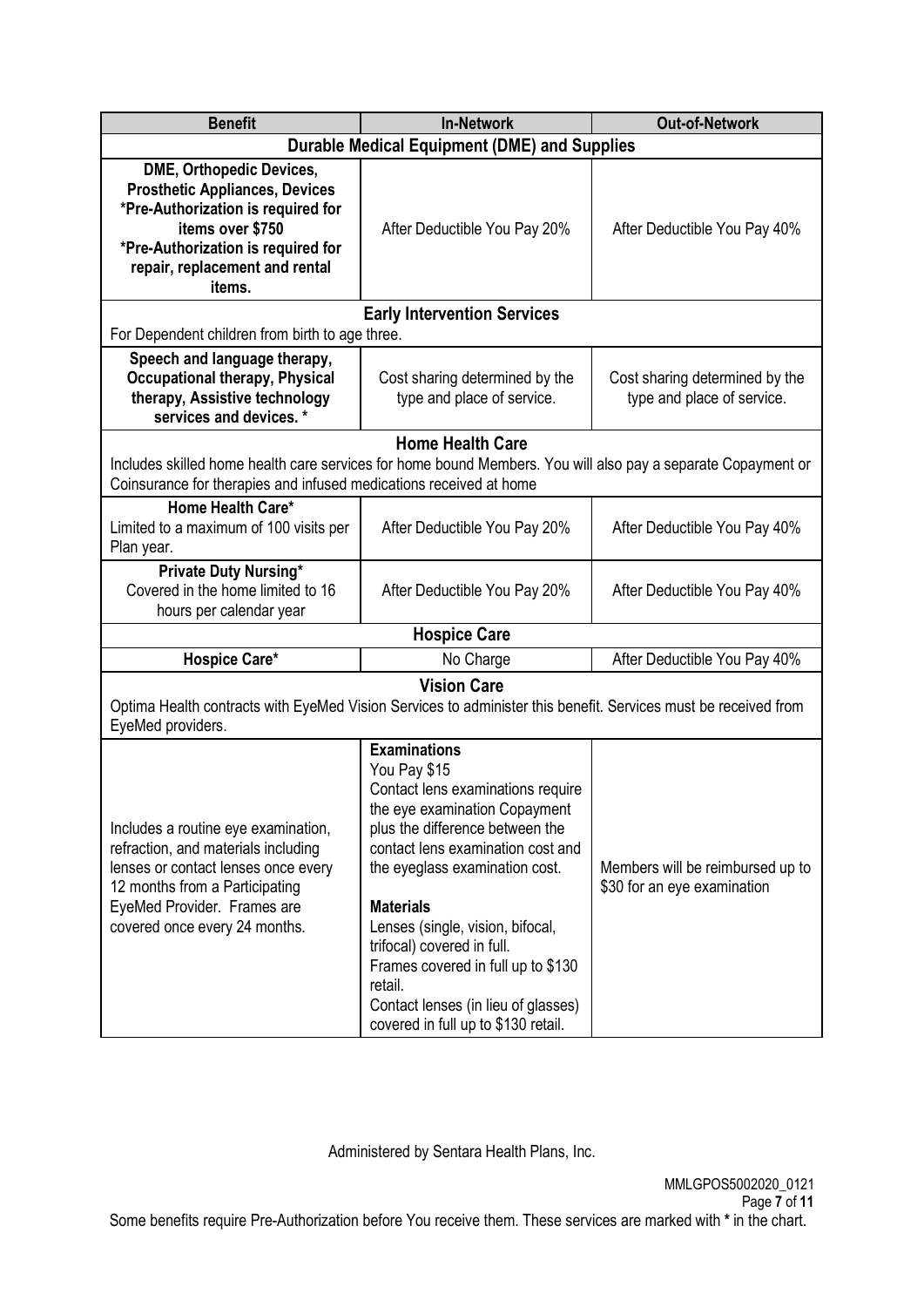| <b>Benefit</b><br><b>In-Network</b><br><b>Out-of-Network</b>                                                                                                                                                                                                                                                                                                                                                               |                                                                 |                                                                 |  |  |  |
|----------------------------------------------------------------------------------------------------------------------------------------------------------------------------------------------------------------------------------------------------------------------------------------------------------------------------------------------------------------------------------------------------------------------------|-----------------------------------------------------------------|-----------------------------------------------------------------|--|--|--|
|                                                                                                                                                                                                                                                                                                                                                                                                                            | <b>Reconstructive Breast Surgery</b>                            |                                                                 |  |  |  |
| Includes Covered Services for Members who have had a mastectomy.                                                                                                                                                                                                                                                                                                                                                           |                                                                 |                                                                 |  |  |  |
| <b>Surgery and Reconstruction*</b><br>Prostheses*<br><b>Physical Complications*</b><br>Lymphedema*                                                                                                                                                                                                                                                                                                                         | Cost sharing is determined by the<br>type and place of service. | Cost sharing is determined by the<br>type and place of service. |  |  |  |
|                                                                                                                                                                                                                                                                                                                                                                                                                            | <b>Infertility Services</b>                                     |                                                                 |  |  |  |
| Includes limited services, for Members only, to diagnose and treat underlying medical conditions resulting in<br>Infertility                                                                                                                                                                                                                                                                                               |                                                                 |                                                                 |  |  |  |
| <b>Endometrial biopsies</b><br>Limited to 2 per lifetime<br>Semen analysis<br>Limited to 2 per lifetime<br>Hysterosalpingography<br>Cost sharing is determined by the<br>Cost sharing is determined by the<br>Limited to 2 per lifetime<br>type and place of service.<br>type and place of service.<br>Sims-Huhner test (smear)<br>Limited to 4 per lifetime<br><b>Diagnostic laparoscopy</b><br>Limited to 1 per lifetime |                                                                 |                                                                 |  |  |  |
| Includes "routine patient costs" for a Phase I, Phase II, Phase III, or Phase IV clinical trial that is conducted in                                                                                                                                                                                                                                                                                                       | <b>Clinical Trials</b>                                          |                                                                 |  |  |  |
| relation to the prevention, detection, or treatment of cancer or other life-threatening disease or condition.                                                                                                                                                                                                                                                                                                              |                                                                 |                                                                 |  |  |  |
| <b>Clinical Trial Services*</b>                                                                                                                                                                                                                                                                                                                                                                                            | Cost sharing is determined by the<br>type and place of service. | Cost sharing is determined by the<br>type and place of service. |  |  |  |
|                                                                                                                                                                                                                                                                                                                                                                                                                            | <b>Allergy Care</b>                                             |                                                                 |  |  |  |
| <b>Allergy Care, Testing, and Serum</b>                                                                                                                                                                                                                                                                                                                                                                                    | Cost sharing is determined by the<br>type and place of service. | Cost sharing is determined by the<br>type and place of service. |  |  |  |
| <b>Telemedicine Services</b>                                                                                                                                                                                                                                                                                                                                                                                               |                                                                 |                                                                 |  |  |  |
| Includes the use of interactive audio, video, or other electronic media used for the purpose of diagnosis,<br>consultation, or treatment. Your out-of-pocket Deductible, Copayment, or Coinsurance amounts will not exceed<br>the Deductible, Copayment or Coinsurance amount You would have paid if the same services were provided<br>through face-to-face diagnosis, consultation, or treatment.                        |                                                                 |                                                                 |  |  |  |
| <b>Telemedicine Services</b>                                                                                                                                                                                                                                                                                                                                                                                               | Cost sharing is determined by the<br>type and place of service. | Cost sharing is determined by the<br>type and place of service. |  |  |  |
|                                                                                                                                                                                                                                                                                                                                                                                                                            | <b>Chiropractic Care</b>                                        |                                                                 |  |  |  |
| Optima Health contracts with American Specialty Health Group (ASH) to administer this benefit.                                                                                                                                                                                                                                                                                                                             |                                                                 |                                                                 |  |  |  |
| <b>Chiropractic Care Rider</b><br>Pre-Authorization is required by<br>ASH for all Chiropractic services.<br>Maximum number of visits 30 per<br>Calendar year. This benefit also<br>includes coverage of Chiropractic<br>appliances up to a maximum benefit of<br>1 appliance per Person per Calendar<br>year when medically necessary.                                                                                     | You Pay \$30                                                    | After Deductible You Pay 40%                                    |  |  |  |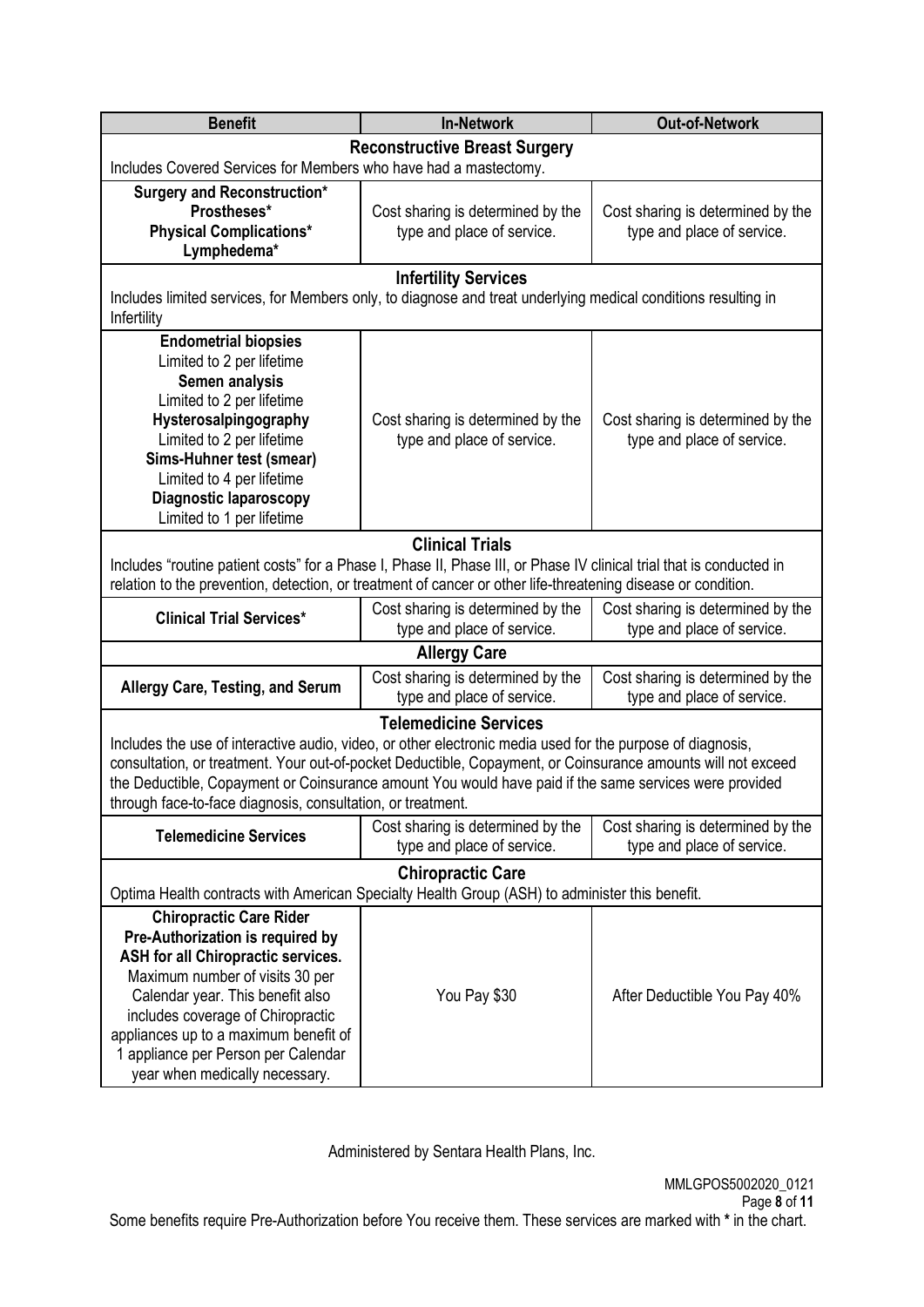| <b>Benefit</b>                                                                                                                  | <b>In-Network</b>            | <b>Out-of-Network</b>        |
|---------------------------------------------------------------------------------------------------------------------------------|------------------------------|------------------------------|
| <b>Wigs</b><br>Reimbursement for wigs in conjunction<br>with chemotherapy. Coverage is<br>limited to 3 units per calendar year. | After Deductible You Pay 20% | After Deductible You Pay 40% |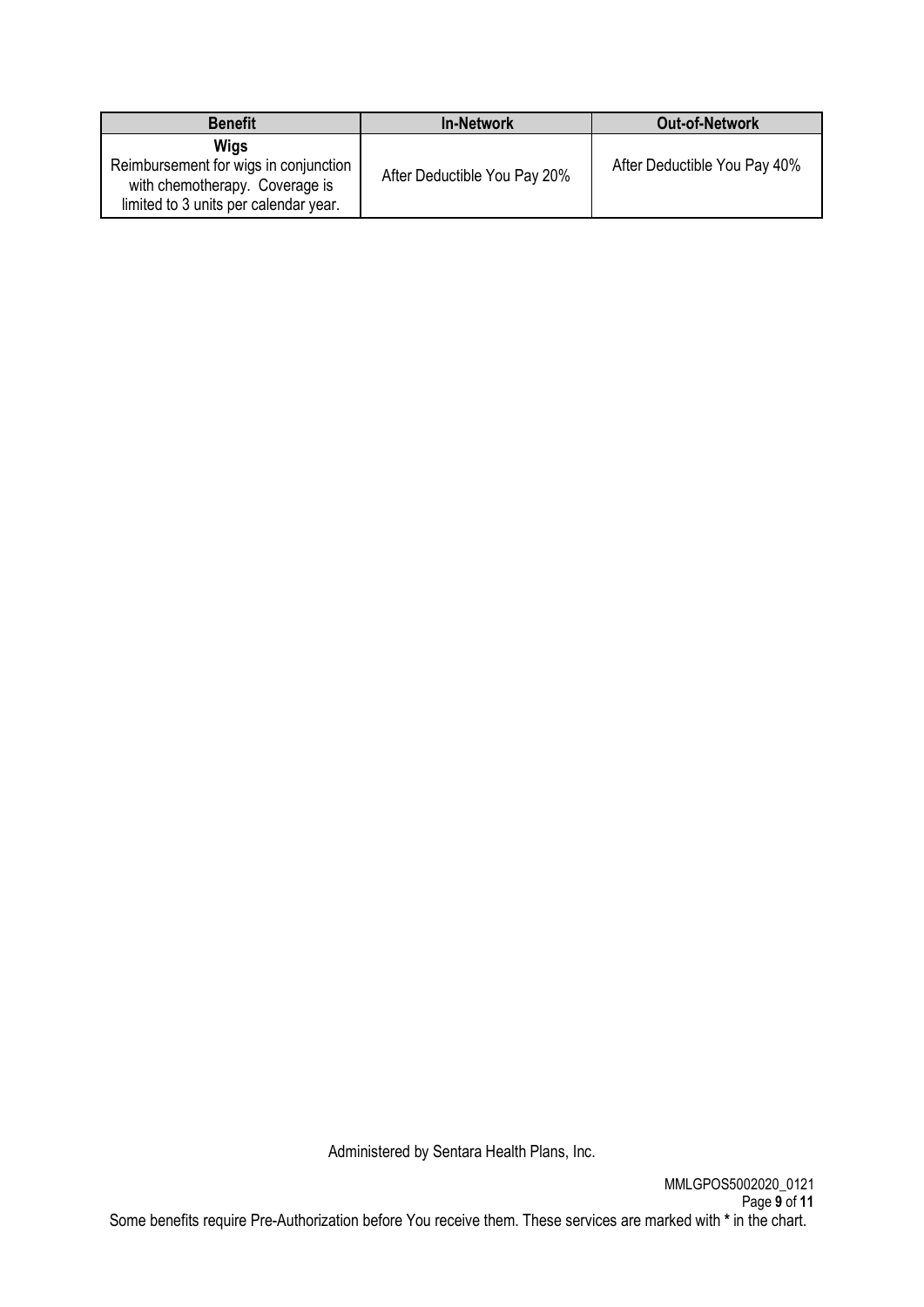## **Notice/Notes/Terms & Conditions:**

Dependent Children enrolled in the Plan are Covered until the end of year they turn 26.

This Plan does not have pre-existing condition exclusions.

This Plan does not have annual or lifetime dollar limits on Essential Health Benefits.

This is a group plan sponsored by Your employer. Your employer will pay the premium to us on Your behalf. Your employer will tell You how much You must contribute, if any, to the premium.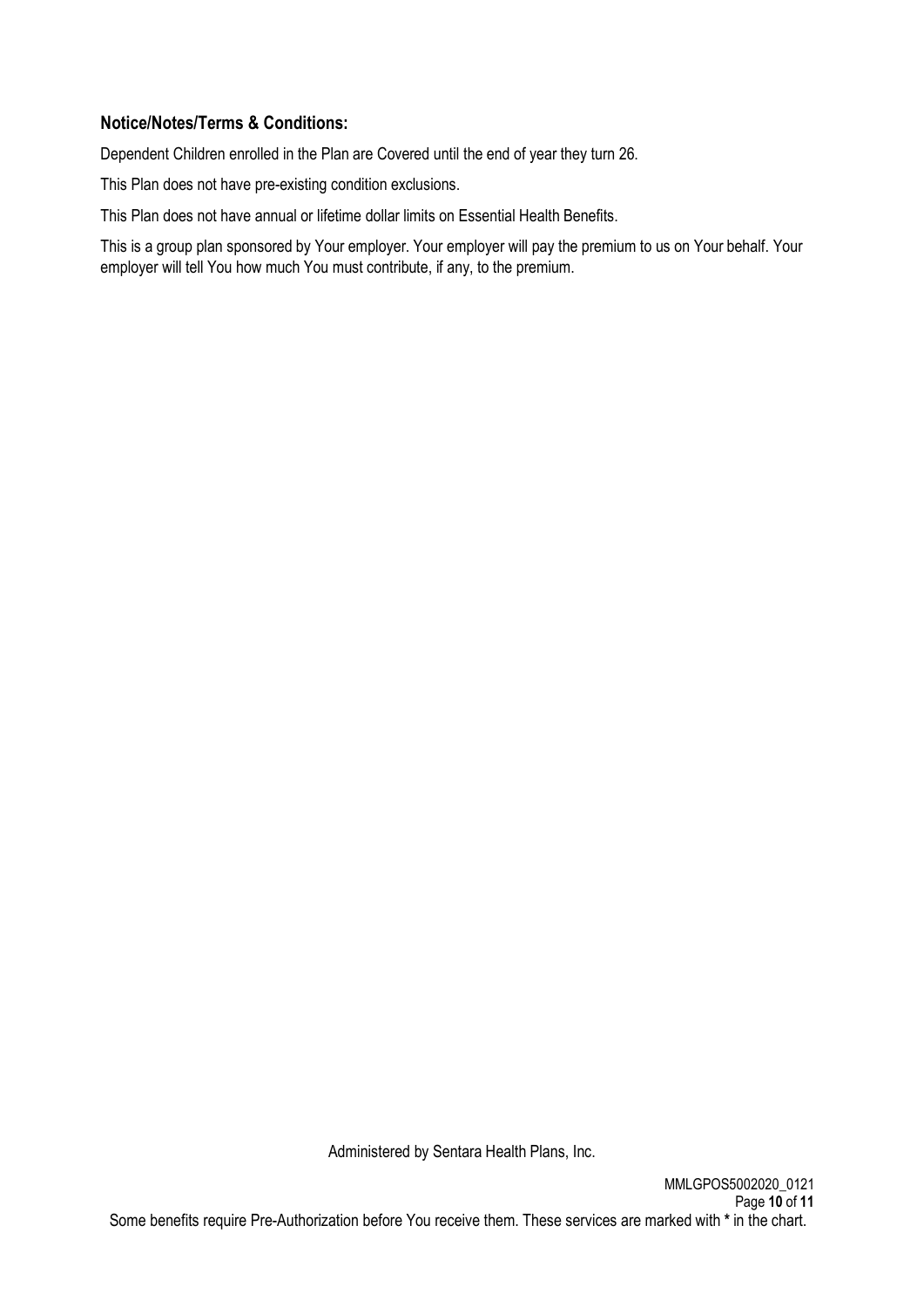# Need help in another language? Call us.

需要以其他语言获得帮助? 联系我们。

다른 언어로 도움이 필요하십니까? 저희에게 연락 해 주세요.

Quý vị cần được giúp đỡ bằng một ngôn ngữ khác? Hãy gọi cho chúng tôi.

Kailangan ng tulong sa ibang wika? Tawagan kami.

¿Necesita ayuda en algún otro idioma? Llámenos.

Saad łahgo át'éhígíí daa ts'í bee shíká a'doowoł nínízin. Nihich'i' hólne'.

1-855-687-6260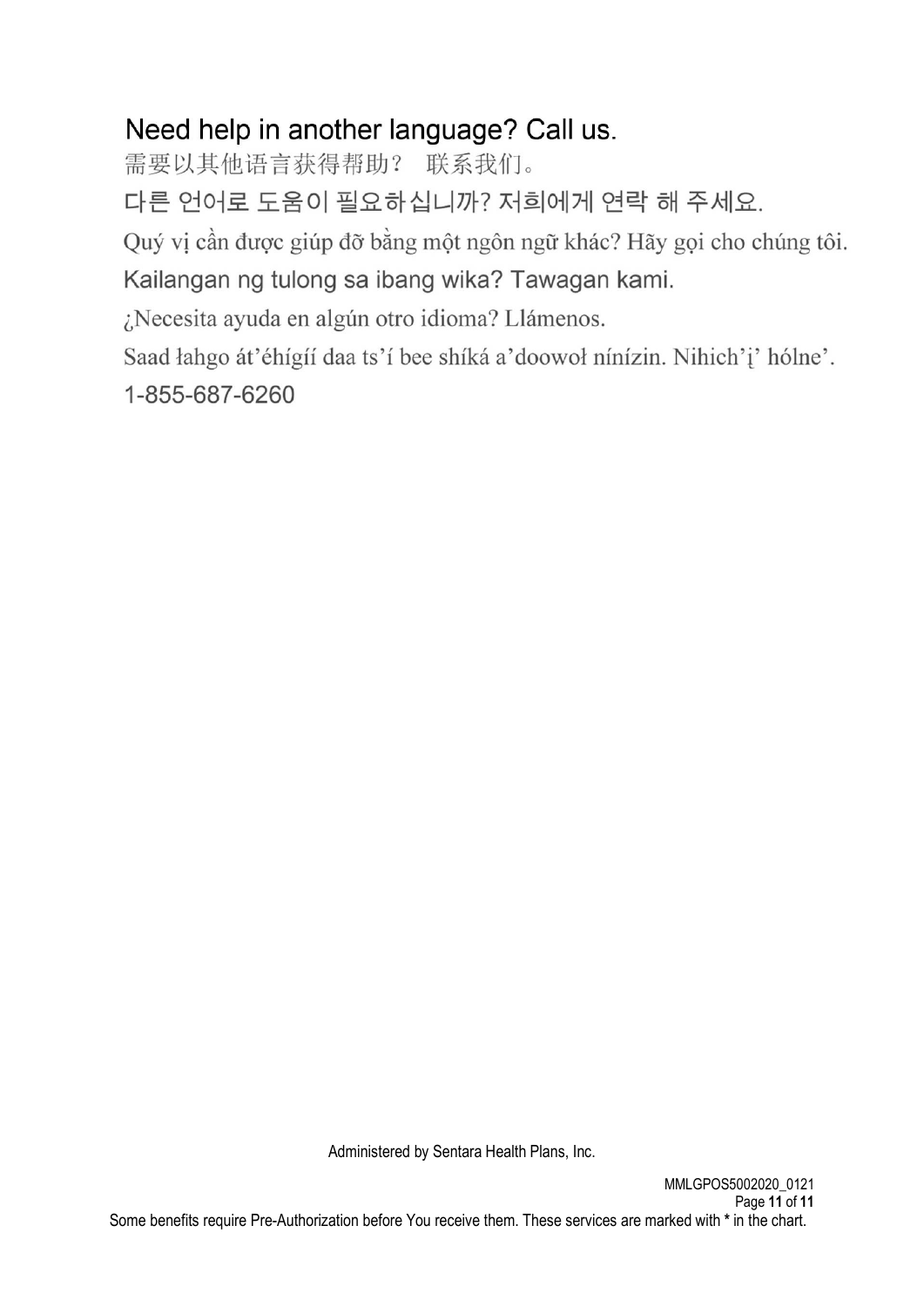**The Summary of Benefits and Coverage (SBC) document will help you choose a health [plan.](https://www.healthcare.gov/sbc-glossary/#plan) The SBC shows you how you and the [plan](https://www.healthcare.gov/sbc-glossary/#plan) would share the cost for covered health care services. NOTE: Information about the cost of this [plan](https://www.healthcare.gov/sbc-glossary/#plan) (called the [premium\)](https://www.healthcare.gov/sbc-glossary/#premium) will be provided separately. This is only a summary.** For more information about your coverage, or to get a copy of the complete terms of coverage, call 1-800-229-1199 or visit optimahealth.com and sign into the Member Portal. For general definitions of common terms, such as [allowed amount,](https://www.healthcare.gov/sbc-glossary/#allowed-amount) [balance billing,](https://www.healthcare.gov/sbc-glossary/#balance-billing) coinsurance, [copayment,](https://www.healthcare.gov/sbc-glossary/#copayment) [deductible,](https://www.healthcare.gov/sbc-glossary/#deductible) [provider,](https://www.healthcare.gov/sbc-glossary/#provider) or other underlined terms see the Glossary. You can view the Glossary at [https://www.healthcare.gov/sbc-glossary](https://www.healthcare.gov/sbc-glossary%20or%20call%20%201-800-229-1199) or call 1-800-229-1199 to request a copy.

| <b>Important Questions</b>                                        | <b>Answers</b>                                                                                                                                                    | <b>Why This Matters</b>                                                                                                                                                                                                                                                                                                                                                                                                                                                             |
|-------------------------------------------------------------------|-------------------------------------------------------------------------------------------------------------------------------------------------------------------|-------------------------------------------------------------------------------------------------------------------------------------------------------------------------------------------------------------------------------------------------------------------------------------------------------------------------------------------------------------------------------------------------------------------------------------------------------------------------------------|
| What is the overall<br>deductible?                                | \$250/Individual or \$500/family In-Network<br>\$500/Individual or \$1,000/family Out-of-Network                                                                  | Generally, you must pay all of the costs from providers up to the deductible<br>amount before this plan begins to pay. If you have other family members on<br>the plan, each family member must meet their own individual deductible until<br>the total amount of deductible expenses paid by all family members meets the<br>overall family deductible.                                                                                                                            |
| Are there services covered<br>before you meet your<br>deductible? | Yes. Prescription drugs; most services that require<br>a copayment; and preventive care, vision, and<br>materials are covered before you meet your<br>deductible. | This plan covers some items and services even if you haven't yet met the<br>deductible amount. But a copayment or coinsurance may apply. For example<br>this plan covers certain preventive services without cost sharing and before<br>you meet your deductible. See a list of covered preventive services at<br>https://www.healthcare.gov/coverage/preventive-carebenefits/                                                                                                      |
| Are there other deductible<br>for specific services?              | No.                                                                                                                                                               | You don't have to meet deductibles for specific services.                                                                                                                                                                                                                                                                                                                                                                                                                           |
| What is the out-of-pocket<br>limit for this plan?                 | For In-Network \$3,500 person / \$7,000 family and<br>out-of-network-providers \$4,500 person / \$9,000<br>family                                                 | The out-of-pocket limit is the most you could pay in a year for covered<br>services. If you have other family members in this plan, they have to meet their<br>own out-of-pocket limit until the overall family out-of-pocket limit has been met.                                                                                                                                                                                                                                   |
| What is not included in the<br>out-of-pocket limit?               | Premiums, balance-billed charges, and health<br>care this plan doesn't cover.                                                                                     | Even though you pay these expenses, they don't count toward the out-of-<br>pocket limit                                                                                                                                                                                                                                                                                                                                                                                             |
| Will you pay less if you use a<br>network provider?               | Yes. See http://www.optimahealth.com or call<br>1-800-229-1199.                                                                                                   | This plan uses a provider network. You will pay less if you use a provider in<br>the plan's network. You will pay the most if you use an out-of-network provider,<br>and you might receive a bill from a provider for the difference between the<br>provider's charge and what your plan pays (balance billing). Be aware, your<br>network provider might use an out-of-network provider for some services (such<br>as lab work). Check with your provider before you get services. |
| Do you need a referral to see<br>a specialist?                    | No.                                                                                                                                                               | You can see the specialist you choose without a referral.                                                                                                                                                                                                                                                                                                                                                                                                                           |

A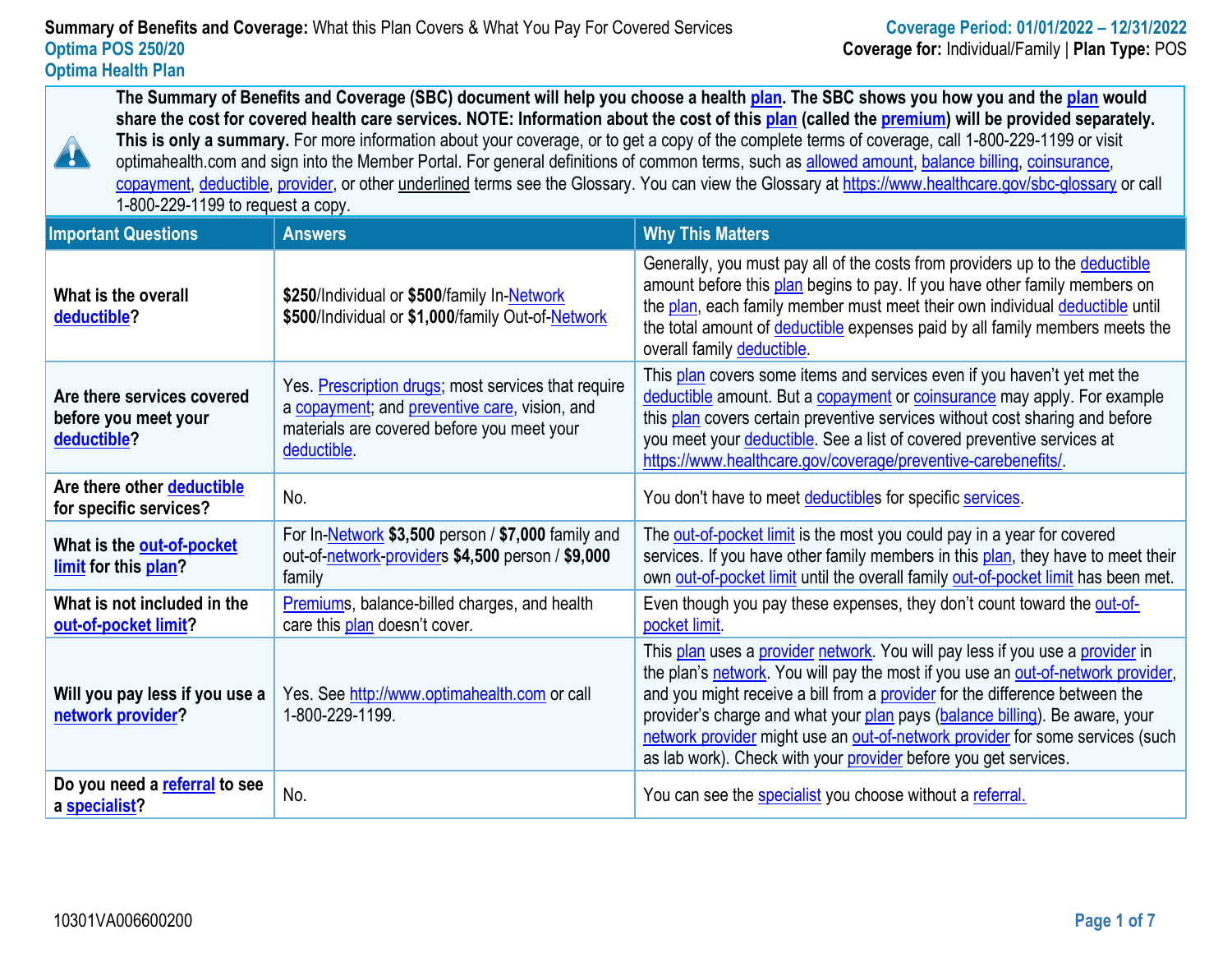$\blacktriangle$ All **[copayment](https://www.healthcare.gov/sbc-glossary/#copayment)** and **[coinsurance](https://www.healthcare.gov/sbc-glossary/#coinsurance)** costs shown in this chart are after your **[deductible](https://www.healthcare.gov/sbc-glossary/#deductible)** has been met, if a **[deductible](https://www.healthcare.gov/sbc-glossary/#deductible)** applies.

| <b>Common</b>                                                                                                                                        | <b>Services You May</b>                                | <b>What You Will Pay</b>                                                                    |                                              | Limitations, Exceptions, & Other                                                                                                                                        |
|------------------------------------------------------------------------------------------------------------------------------------------------------|--------------------------------------------------------|---------------------------------------------------------------------------------------------|----------------------------------------------|-------------------------------------------------------------------------------------------------------------------------------------------------------------------------|
| <b>Medical Event</b>                                                                                                                                 | <b>Need</b>                                            | <b>In-Network</b>                                                                           | <b>Out-of-Network</b>                        | <b>Important Information</b>                                                                                                                                            |
|                                                                                                                                                      |                                                        | (You will pay the least)                                                                    | (You will pay the most)                      |                                                                                                                                                                         |
|                                                                                                                                                      | Primary care visit to<br>treat an injury or<br>illness | \$20 copayment, deductible does<br>not apply                                                | 40% coinsurance                              | None                                                                                                                                                                    |
| If you visit a health<br>care provider's office                                                                                                      | <b>Specialist visit</b>                                | \$40 copayment, deductible does<br>not apply                                                | 40% coinsurance                              | None                                                                                                                                                                    |
| or clinic                                                                                                                                            | Preventive care/<br>screening/<br>immunization         | No charge, deductible does not<br>apply                                                     | 40% coinsurance                              | You may have to pay for services that<br>aren't preventive. Ask your provider if the<br>services you need are preventive. Then<br>check what your plan will pay for.    |
|                                                                                                                                                      | Diagnostic test (x-ray,<br>blood work)                 | No charge, deductible does not<br>apply                                                     | 40% coinsurance                              | None                                                                                                                                                                    |
| If you have a test<br>Imaging (CT/PET<br>scans, MRIs)                                                                                                |                                                        | 20% coinsurance                                                                             | 40% coinsurance                              | Pre-authorization required.                                                                                                                                             |
| If you need drugs to<br>treat your illness or<br>condition<br>More information about<br>prescription drug<br>coverage is available at<br>optumrx.com | Generic Drugs (Tier 1)                                 | \$15 copayment 30-day retail<br>\$45 copayment 90-day retail<br>\$15 copayment mail order   | Not covered retail<br>Not covered mail order | Prescription drug coverage is provided by<br>OptumRx. Please contact OptumRx<br>Member Services at 1-844-265-1719 or<br>their Pharmacy Help Desk at 1-844-368-<br>8731. |
|                                                                                                                                                      | Brand Drugs (Tier 2)                                   | \$40 copayment 30-day retail<br>\$90 copayment 90-day retail<br>\$80 copayment mail order   | Not covered retail<br>Not covered mail order |                                                                                                                                                                         |
|                                                                                                                                                      | Non-Preferred Drugs<br>(Tier 3)                        | \$75 copayment 30-day retail<br>\$180 copayment 90-day retail<br>\$150 copayment mail order | Not covered retail<br>Not covered mail order |                                                                                                                                                                         |
|                                                                                                                                                      | <b>Specialty drugs (Tier</b><br>4)                     | \$200 copayment 30-day retail<br>Not covered 90-day retail<br>Not covered mail order        | Not covered retail<br>Not covered mail order |                                                                                                                                                                         |
| If you have outpatient<br>surgery                                                                                                                    | Facility fee (e.g.,<br>ambulatory surgery<br>center)   | \$175 copayment                                                                             | 40% coinsurance                              | Pre-authorization required.                                                                                                                                             |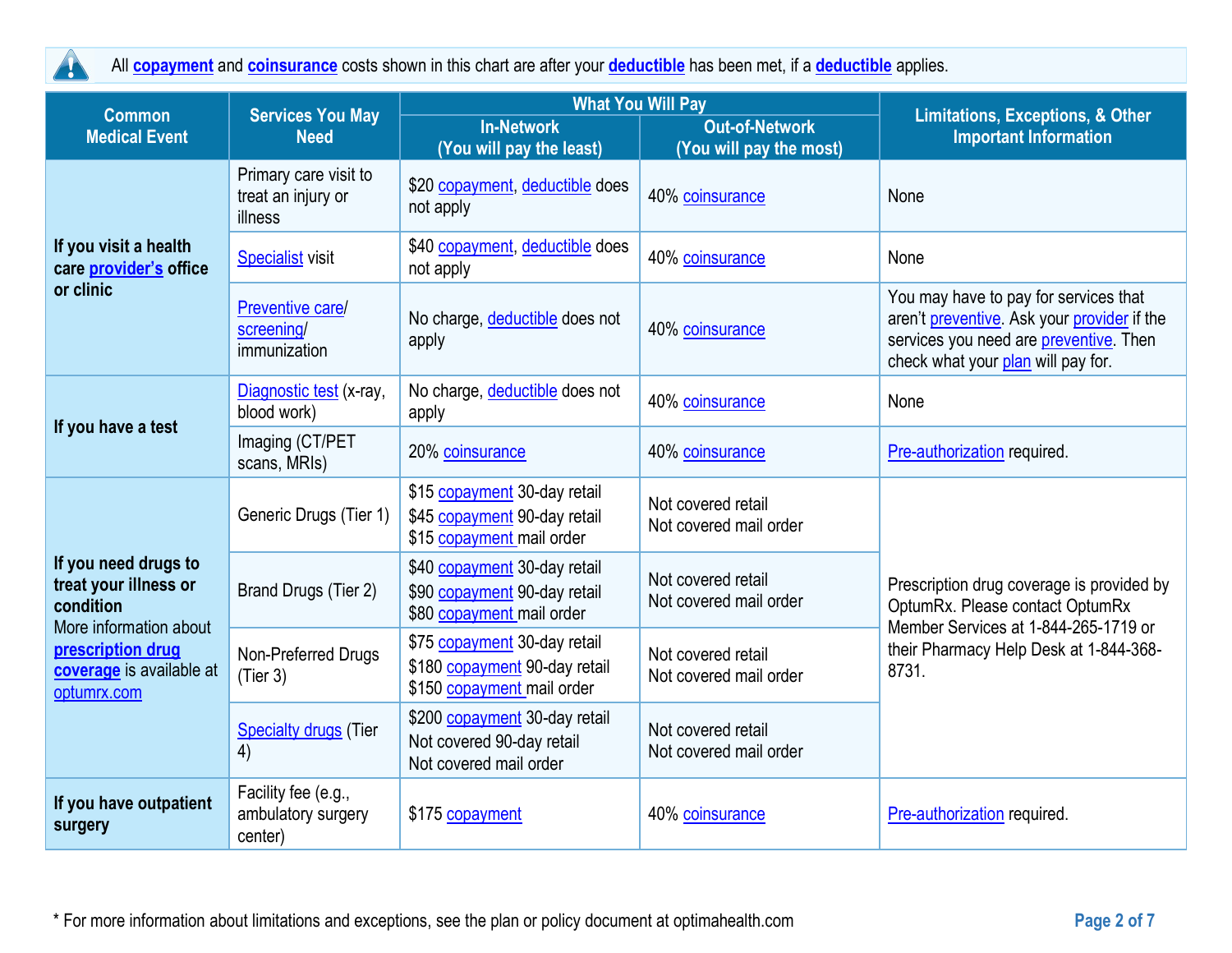| <b>Common</b>                                                    | <b>Services You May</b>                      | <b>What You Will Pay</b>                                                                                           |                                                  | <b>Limitations, Exceptions, &amp; Other</b>                                                                                                                                                           |
|------------------------------------------------------------------|----------------------------------------------|--------------------------------------------------------------------------------------------------------------------|--------------------------------------------------|-------------------------------------------------------------------------------------------------------------------------------------------------------------------------------------------------------|
| <b>Medical Event</b>                                             | <b>Need</b>                                  | <b>In-Network</b><br>(You will pay the least)                                                                      | <b>Out-of-Network</b><br>(You will pay the most) | <b>Important Information</b>                                                                                                                                                                          |
|                                                                  | Physician/surgeon<br>fees                    | No charge                                                                                                          | 40% coinsurance                                  | None                                                                                                                                                                                                  |
|                                                                  | <b>Emergency room care</b>                   | \$250 copayment                                                                                                    | \$250 copayment                                  | None                                                                                                                                                                                                  |
| If you need immediate<br>medical attention                       | <b>Emergency medical</b><br>transportation   | \$100 copayment                                                                                                    | 40% coinsurance                                  | None                                                                                                                                                                                                  |
|                                                                  | <b>Urgent care</b>                           | \$40 copayment, deductible does<br>not apply                                                                       | 40% coinsurance                                  | None                                                                                                                                                                                                  |
| If you have a hospital                                           | Facility fee (e.g.,<br>hospital room)        | \$250 copayment/day                                                                                                | 40% coinsurance                                  | Pre-authorization required. Maximum<br>copayment limited to \$1,250/admission                                                                                                                         |
| stay                                                             | Physician/surgeon<br>fees                    | No charge                                                                                                          | 40% coinsurance                                  | None                                                                                                                                                                                                  |
| If you need mental<br>health, behavioral<br>health, or substance | <b>Outpatient services</b>                   | \$20 copayment, deductible does<br>not apply office visits<br>No charge, deductible does not<br>apply other visits | 40% coinsurance                                  | Pre-authorization required for intensive<br>outpatient program, partial hospitalization<br>services, and electro-convulsive therapy,<br>and Transcranial Magnetic Stimulation.                        |
| abuse services                                                   | Inpatient services                           | \$250 copayment/day                                                                                                | 40% coinsurance                                  | Pre-authorization required for all inpatient<br>services. Maximum <b>copayment</b> limited to<br>\$1,250/admission                                                                                    |
|                                                                  | Office visits                                | \$150 Global copayment,<br>deductible does not apply                                                               | 40% coinsurance                                  | Pre-authorization required for prenatal<br>services. Cost sharing does not apply to                                                                                                                   |
| If you are pregnant                                              | Childbirth/delivery<br>professional services | No charge                                                                                                          | 40% coinsurance                                  | certain preventive services. Maternity care<br>may include tests and services described<br>elsewhere in this SBC (i.e. ultrasound).<br>Maximum copayment limited to<br>\$1,250/admission for delivery |
|                                                                  | Childbirth/delivery<br>facility services     | \$250 copayment/day                                                                                                | 40% coinsurance                                  |                                                                                                                                                                                                       |
| If you need help                                                 | Home health care                             | 20% coinsurance                                                                                                    | 40% coinsurance                                  | Pre-authorization required. 100 visits/plan<br>year.                                                                                                                                                  |
| recovering or have<br>other special health<br>needs              | <b>Rehabilitation services</b>               | PT/OT: \$40 copayment,<br>deductible does not apply                                                                | PT/OT: 40% coinsurance<br>Speech Therapy: 40%    | Pre-authorization required. 30 visits/plan<br>year for PT, OT. 30 visits/plan year for ST.<br>Combined habilitation and rehabilitation                                                                |
|                                                                  | <b>Habilitation services</b>                 | Speech Therapy: \$40                                                                                               | coinsurance                                      | services                                                                                                                                                                                              |

\* For more information about limitations and exceptions, see the plan or policy document at optimahealth.com **Page 3 of 7**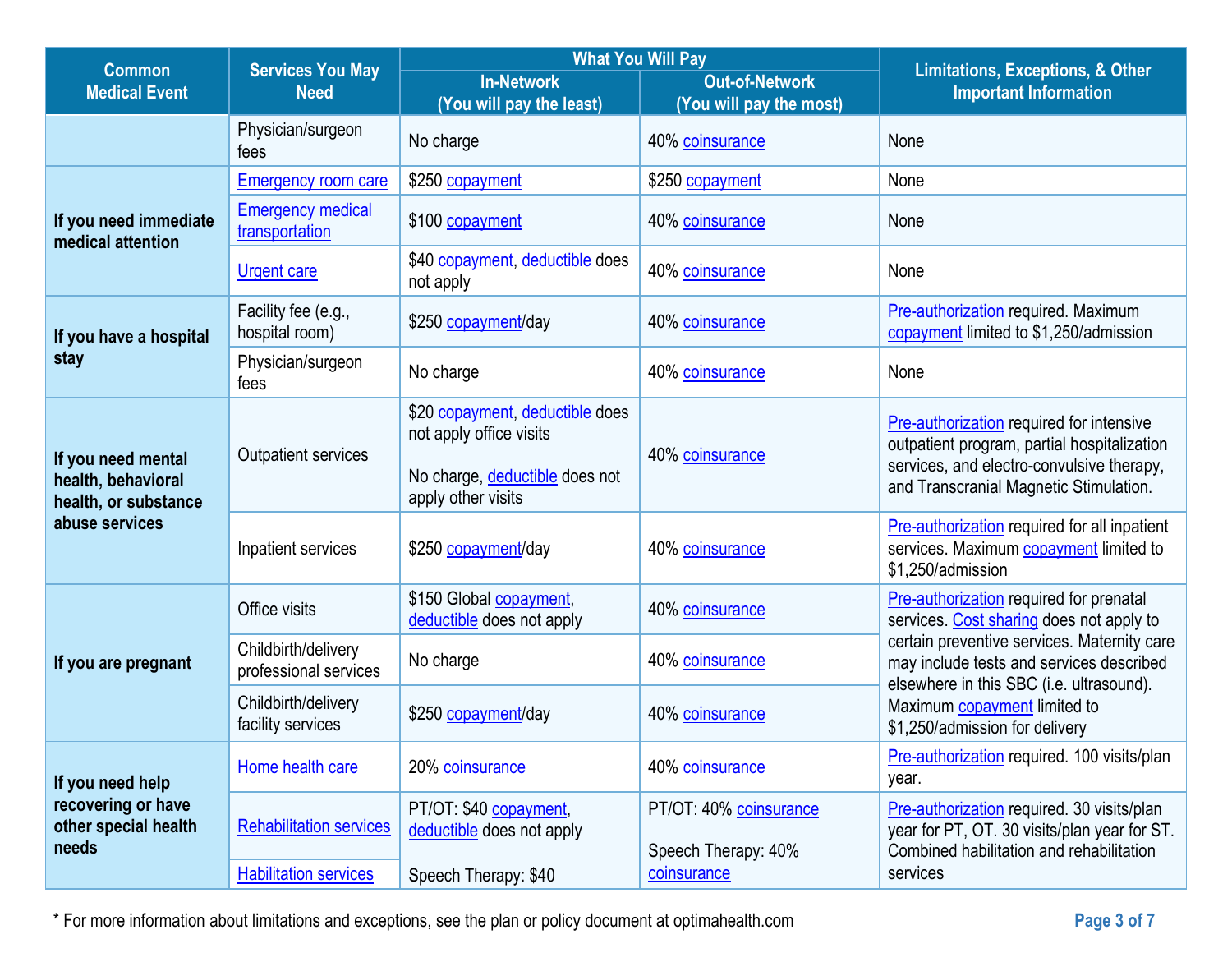| <b>Common</b>                             | <b>Services You May</b>       | <b>What You Will Pay</b>                                                                                                                                                                                                                                    |                                                  |                                                                                                                                                                                                                                                 |
|-------------------------------------------|-------------------------------|-------------------------------------------------------------------------------------------------------------------------------------------------------------------------------------------------------------------------------------------------------------|--------------------------------------------------|-------------------------------------------------------------------------------------------------------------------------------------------------------------------------------------------------------------------------------------------------|
| <b>Medical Event</b>                      | <b>Need</b>                   | <b>In-Network</b><br>(You will pay the least)                                                                                                                                                                                                               | <b>Out-of-Network</b><br>(You will pay the most) | <b>Limitations, Exceptions, &amp; Other</b><br><b>Important Information</b>                                                                                                                                                                     |
|                                           |                               | copayment, deductible does not<br>apply                                                                                                                                                                                                                     |                                                  |                                                                                                                                                                                                                                                 |
|                                           | Skilled nursing care          | 20% coinsurance                                                                                                                                                                                                                                             | 40% coinsurance                                  | Pre-authorization required. 100 days/plan<br>year.                                                                                                                                                                                              |
|                                           | Durable medical<br>equipment  | 20% coinsurance                                                                                                                                                                                                                                             | 40% coinsurance                                  | <b>Pre-authorization required for single items</b><br>over \$750, all rental items, and repair and<br>replacement.                                                                                                                              |
|                                           | <b>Hospice services</b>       | No charge, deductible does not<br>apply                                                                                                                                                                                                                     | 40% coinsurance                                  | Pre-authorization required.                                                                                                                                                                                                                     |
|                                           | Children's eye exam           | \$15 copayment/standard,<br>deductible does not apply                                                                                                                                                                                                       | \$30 Reimbursement, deductible<br>does not apply | Coverage limited to one exam/plan year<br>from participating EyeMed providers.                                                                                                                                                                  |
| If your child needs<br>dental or eye care | Children's glasses            | No charge contact lenses when<br>medically necessary, deductible<br>does not apply<br>\$130 allowance/frames and<br>contact lenses, deductible does<br>not apply<br>No charge/single, bifocal,<br>trifocal, lenticular lenses,<br>deductible does not apply | Not covered                                      | Contact lenses are in lieu of frames.<br>Coverage limited to one/plan year for<br>lenses and contact lenses and one/24<br>months for frames from participating<br>EyeMed providers. Additional charge may<br>apply for additional lens options. |
|                                           | Children's dental<br>check-up | Not covered                                                                                                                                                                                                                                                 | Not covered                                      | None                                                                                                                                                                                                                                            |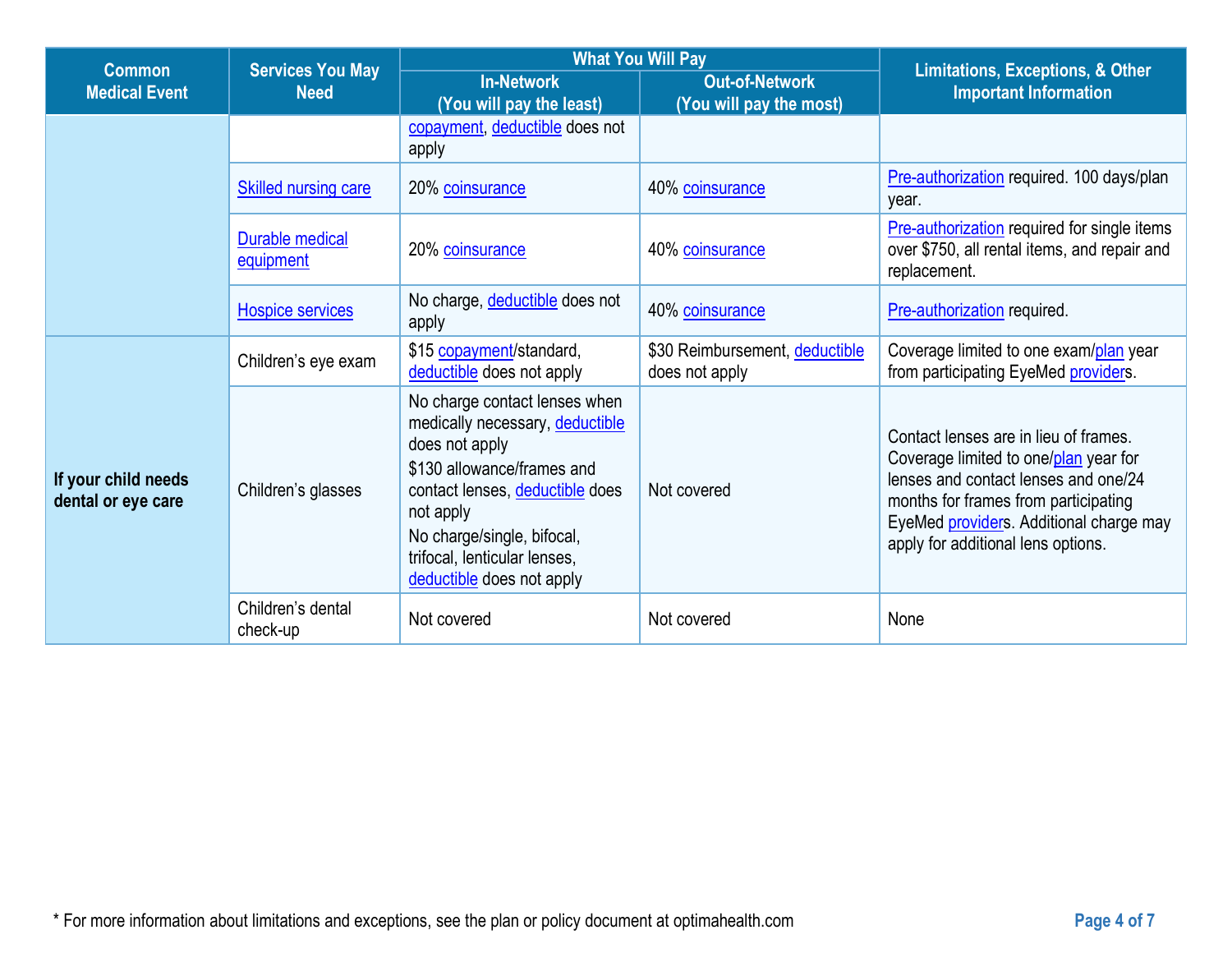#### **Excluded Services & Other Covered Services:**

| Services Your Plan Generally Does NOT Cover (Check your policy or plan document for more information and a list of any other excluded services.) |                                                 |                            |  |  |  |  |
|--------------------------------------------------------------------------------------------------------------------------------------------------|-------------------------------------------------|----------------------------|--|--|--|--|
| • Acupuncture                                                                                                                                    | • Dental Care (Pediatric)                       | • Routine Foot Care        |  |  |  |  |
| Bariatric Surgery                                                                                                                                | • Hearing Aids                                  | • Weight Loss Programs     |  |  |  |  |
| • Cosmetic Surgery                                                                                                                               | • Long-term Care                                |                            |  |  |  |  |
| • Dental Care (Adult)                                                                                                                            |                                                 |                            |  |  |  |  |
| Other Covered Services (Limitations may apply to these services. This isn't a complete list. Please see your plan document.)                     |                                                 |                            |  |  |  |  |
| • Chiropractic Care                                                                                                                              | • Non-emergency care when traveling outside the | • Private-duty Nursing     |  |  |  |  |
| • Infertility Treatment                                                                                                                          | U.S. (under out-of-network benefit)             | • Routine Eye Care (Adult) |  |  |  |  |

#### **Your Rights to Continue Coverage:**

For more information on your rights to continue coverage, contact the plan at 1-800-229-1199. There are agencies that can help if you want to continue your coverage after it ends. The contact information for those agencies is: Virginia State Corporation Commission, Life & Health Division, Bureau of Insurance, at 1-877-310-6560 or bureauofinsurance@scc.virginia.gov; the U.S. Department of Labor, Employee Benefits Security Administration at 1-866-444-3272 orwww.dol.gov/ebsa/healthreform; or the U.S. Department of Health and Human Services at 1-877-267-2323 x61565 or www.cciio.cms.gov. Other coverage options may be available to you too, including buying individual insurance coverage through the Health Insurance Marketplace. For more information about the Marketplace, visit www.HealthCare.gov or call 1-800- 318-2596. Other coverage options may be available to you too, including buying individual insurance coverage through the Health Insurance [Marketplace.](https://www.healthcare.gov/sbc-glossary/#plan) For more information about the [Marketplace,](https://www.healthcare.gov/sbc-glossary/#Market%20place) visit [www.healthcare.gov](https://www.healthcare.gov/sbc-glossary/#plan) or call 1-800-318-2596.

Your Grievance and Appeals Rights: There are agencies that can help if you have a complaint against your [plan](https://www.healthcare.gov/sbc-glossary/#plan) for a denial of a [claim.](https://www.healthcare.gov/sbc-glossary/#claim) This complaint is called a [grievance](https://www.healthcare.gov/sbc-glossary/#grievance) or [appeal.](https://www.healthcare.gov/sbc-glossary/#appeal) For more information about your rights, look at the explanation of benefits you will receive for that medical [claim.](https://www.healthcare.gov/sbc-glossary/#claim) Your [plan](https://www.healthcare.gov/sbc-glossary/#plan) documents also provide complete information to submit a [claim,](https://www.healthcare.gov/sbc-glossary/#claim) [appeal,](https://www.healthcare.gov/sbc-glossary/#appeal) or a [grievance](https://www.healthcare.gov/sbc-glossary/#grievance) for any reason to your [plan.](https://www.healthcare.gov/sbc-glossary/#plan) For more information about your rights, this notice, or assistance, contact: Member Services at the number on the back of your member ID card. You may also contact the Department of Labor's Employee Benefits Security Administration at 1-866-444-EBSA (3272) or www.dol.gov/ebsa/healthreform; or your state department of insurance at the Virginia State Corporation Commission, Life & Health Division, Bureau of Insurance, P.O. Box 1157, Richmond, VA, 23218, 1-877-310-6560 or bureauofinsurance@scc.virginia.gov.

#### **Does this plan provide Minimum Essential Coverage? Yes**

[Minimum Essential Coverage](https://www.healthcare.gov/sbc-glossary/#minimum-essential-coverage) generally includes [plans,](https://www.healthcare.gov/sbc-glossary/#plan) [health insurance](https://www.healthcare.gov/sbc-glossary/#health-insurance) available through the [Marketplace](https://www.healthcare.gov/sbc-glossary/#marketplace) or other individual market policies, Medicare, Medicaid, CHIP, TRICARE, and certain other coverage. If you are eligible for [Minimum Essential Coverage,](https://www.healthcare.gov/sbc-glossary/#minimum-essential-coverage) you may not be eligible for the [premium tax credit..](https://www.healthcare.gov/sbc-glossary/#premium-tax-credits)

#### **Does this plan meet the Minimum Value Standards? Yes**

If your [plan](https://www.healthcare.gov/sbc-glossary/#plan) doesn't meet the [Minimum Value Standards,](https://www.healthcare.gov/sbc-glossary/#minimum-value-standard) you may be eligible for a [premium tax credit](https://www.healthcare.gov/sbc-glossary/#premium-tax-credits) to help you pay for a plan through the [Marketplace.](https://www.healthcare.gov/sbc-glossary/#marketplace)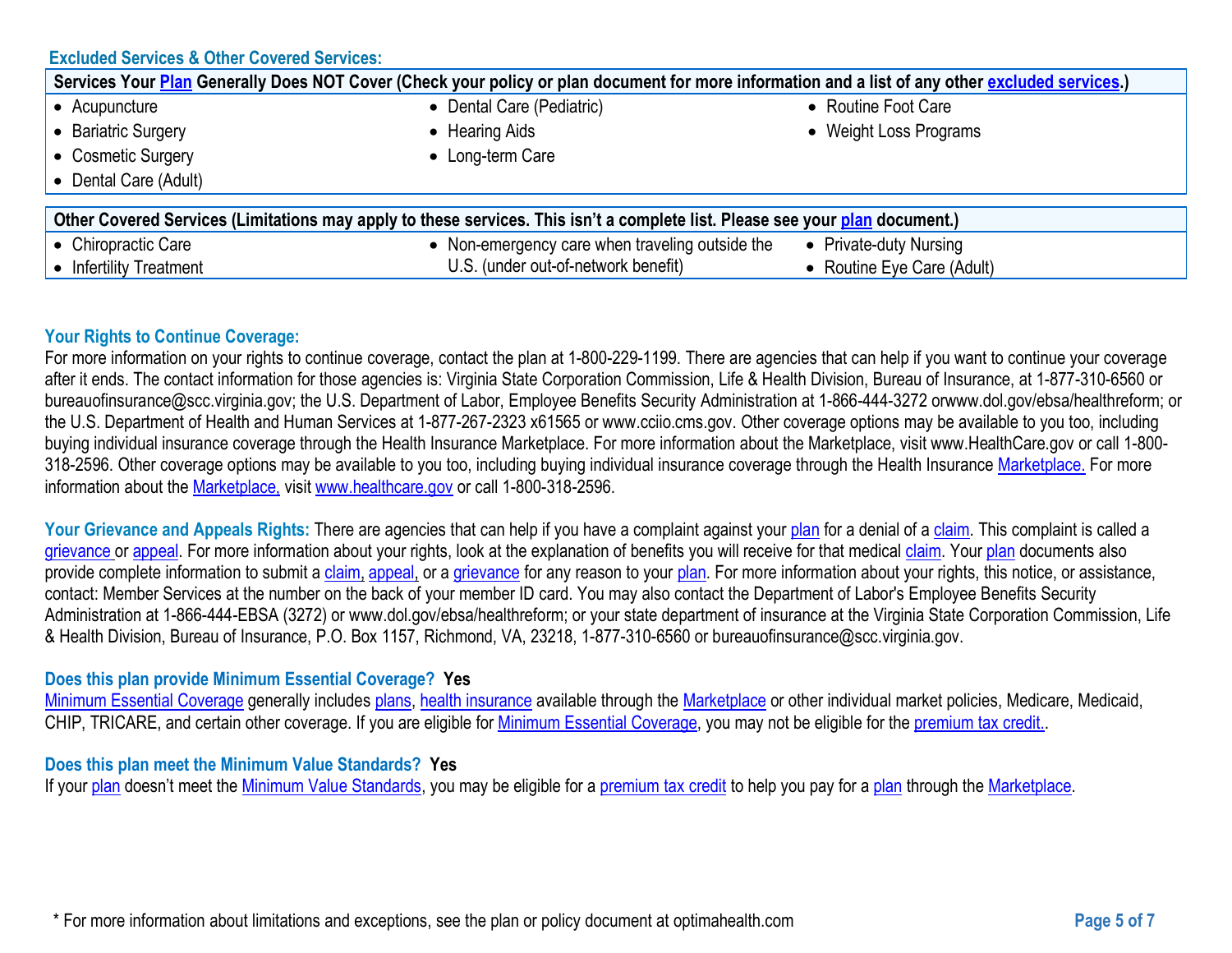## **Language Access Services:**

Spanish (Español): Para obtener asistencia en Español, llame al 1-855-687-6260. Tagalog (Tagalog): Kung kailangan ninyo ang tulong sa Tagalog tumawag sa 1-855-687-6260.

Chinese (中文): 如果需要中文的帮助, 请拨打这个号码 1-855-687-6260.

Navajo (Dine): Dinek'ehgo shika at'ohwol ninisingo, kwiijigo holne' 1-855-687-6260.

–To see examples of how this plan might cover costs for a sample medical situation, see the next page.–